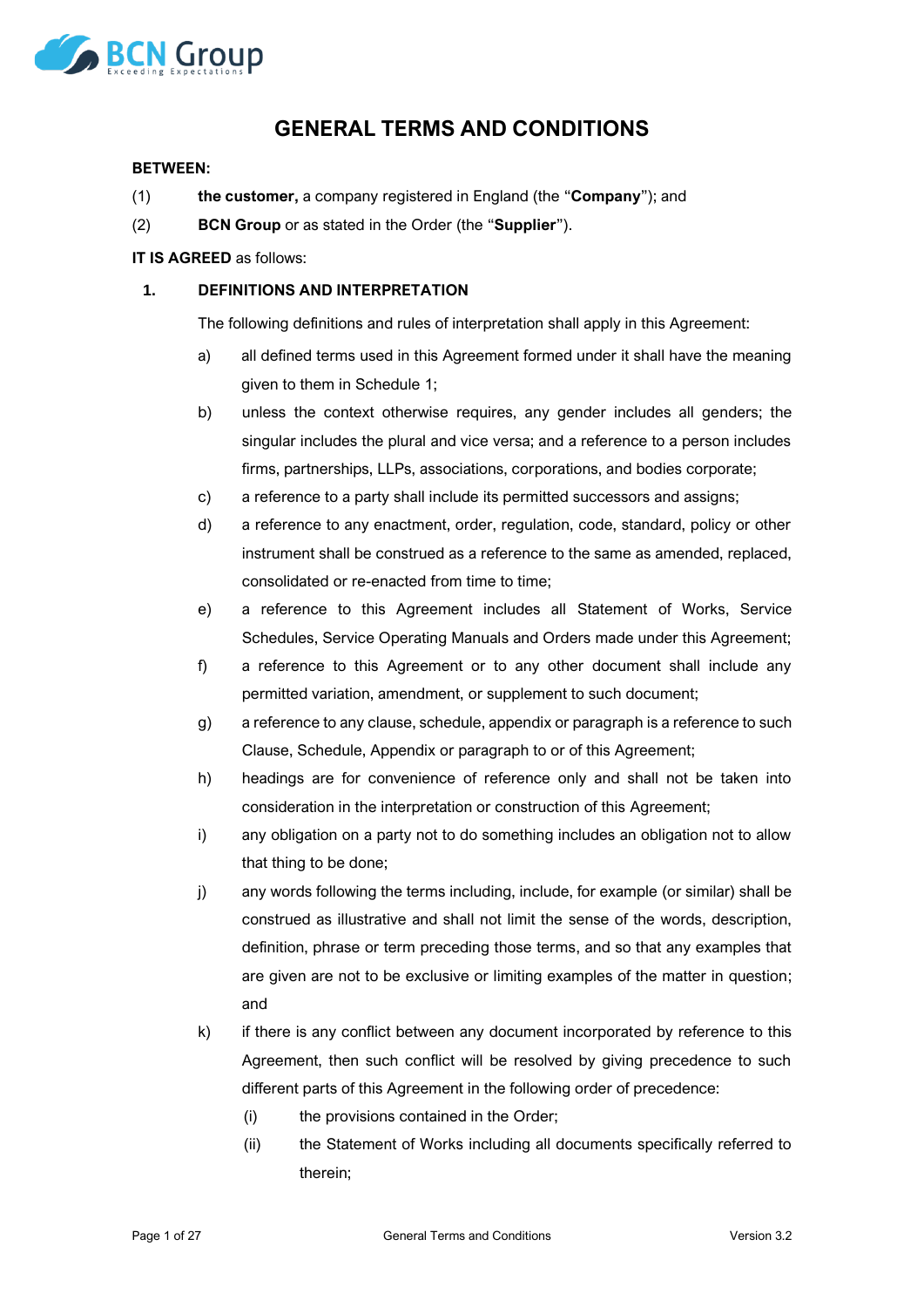

- (iii) the Services Schedules including all documents specifically referred to therein;
- (iv) this Agreement including all documents specifically referred to therein; and
- (v) the Service Operating Manual.

# <span id="page-1-1"></span>**2. BASIS OF THIS AGREEMENT**

- 2.1 This Agreement governs the overall relationship of the parties in relation to the Services provided by the Supplier to the Company.
- 2.2 The Supplier shall provide the Services to the Company on and subject to the terms and conditions of this Agreement.
- 2.3 The Services supplied by the Supplier to the Company may be subject to service specific terms and conditions from time to time in relation to the Company's access and/or use of the Services due to the nature of the Services or because the Supplier provides the Services as a reseller for a Related Service Provider. Such service specific terms shall be set out in the Statement of Work and/or Service Schedule.
- 2.4 Any Order signed by both parties constitutes an offer by the Company to purchase the Services in accordance with the terms of this Agreement.
- 2.5 Each Order and Statement of Work shall form a separate contract made between the Company and the Supplier. The Service Operating Manual shall be a reference document only.
- 2.6 The Company acknowledges that certain Services may be provided by Related Service Providers as part of a multi-supplier environment where the Supplier acts as a reseller of the Services. Accordingly, the Company will co-operate with and assist each such Related Service Provider.
- 2.7 The terms and conditions set out in this Agreement apply to the exclusion of any other terms that the either party seeks to impose or incorporate or which are implied by trade, custom, practice or course of dealing.
- 2.8 No addition to, variation of or exclusion of any term of this Agreement shall be binding on either party unless in writing and signed by a duly authorised representative of each party or is processed through the Supplier's online ordering system.

### **3 AGREEMENT TERM AND RENEWAL**

<span id="page-1-0"></span>3.1 Subject to Clause [3.3,](#page-2-0) this Agreement shall commence on the Effective Date and unless terminated earlier in accordance with its terms, shall continue until the Expiry Date ("**Initial Term**"). The Term of this Agreement shall automatically be extended for 1 year ("**Renewal Term**") at the end of the Initial Term and at the end of each Renewal Term unless the Company has provided at least 3 months' prior written notice of its intention to terminate this Agreement, such notice to expire no later than the expiry of the Initial Term or the Renewal Term, as appropriate.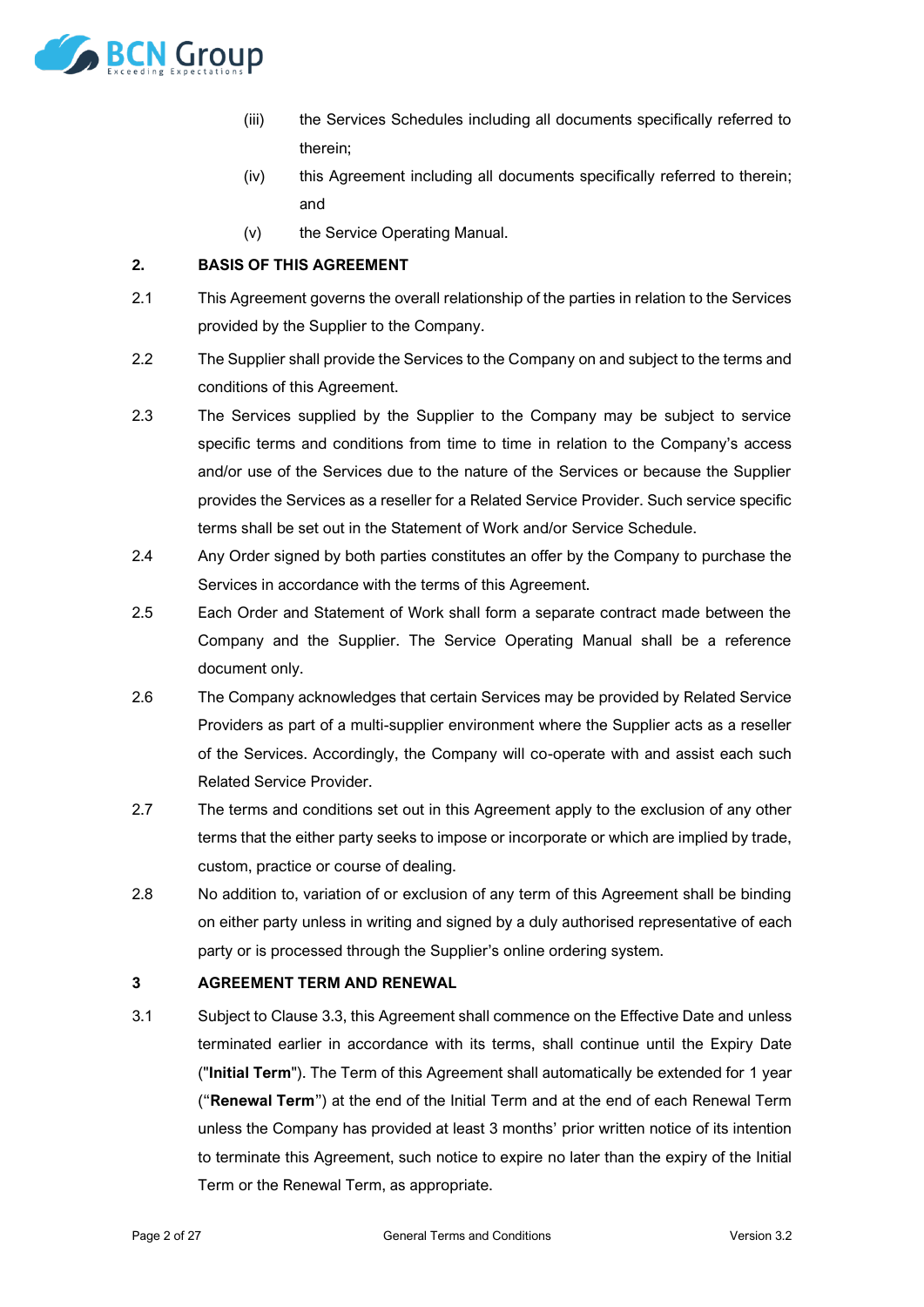

- <span id="page-2-1"></span>3.2 The Expiry Date is calculated as follows:
	- a) for the Initial Term: the Expiry Date is the Initial Term Start Date plus the number of months specified in the Order form or Statement of Work as applicable; and
	- b) for the Renewal Term: the Expiry Date is the Renewal Term Start Date plus either:
		- (i) 12 months if the Initial Term or Renewal Term is automatically renewed, as defined in Clause [3.1;](#page-1-0) or
		- (ii) the number of months specified in the Order form or Statement of Work for the Services being renewed.
- <span id="page-2-0"></span>3.3 If applicable, each Statement of Work shall commence on its Statement of Work Commencement Date and shall continue, unless previously terminated or renewed according to the terms of the Statement of Work, until the expiry date stated in the Statement of Work.

#### **4 SERVICES AND SUPPLIER OBLIGATIONS**

- 4.1 The Services shall be provided from the Service Live Date or in accordance with any Project Plan referred to in the Statement of Work.
- 4.2 In supplying the Services, the Supplier shall:
	- a) perform the Services in accordance with Good Industry Practice;
	- b) perform the Services in all material respects in accordance with the Service Levels;
	- c) use personnel who are suitably skilled and experienced to perform tasks assigned to them, and in sufficient number to ensure that the Supplier's obligations are fulfilled;
	- d) ensure that it obtains, and maintains all consents, licences and permissions (statutory, regulatory, contractual or otherwise) it may require and which are necessary to enable it to comply with its obligations in this Agreement; and
	- e) comply with all applicable Laws.
- 4.3 Save as expressly provided in this Agreement, all conditions, warranties and other terms express or implied are strictly excluded to the fullest extent permitted by law. In particular the Supplier does not give any warranties, guarantees or assurances regarding the performance of the Services (including Equipment provided as part of the Services) when used with, or run in conjunction with, any particular operating systems and/or software of the Company or any third parties.

#### **5 EQUIPMENT**

5.1 Where the Services include the sale of Equipment by the Seller as set out in the applicable Order or Statement of Work, risk in the Equipment will pass on delivery, from which date Charges will apply, but title and property in the Equipment shall not pass until the Charges have been paid in full by the Company.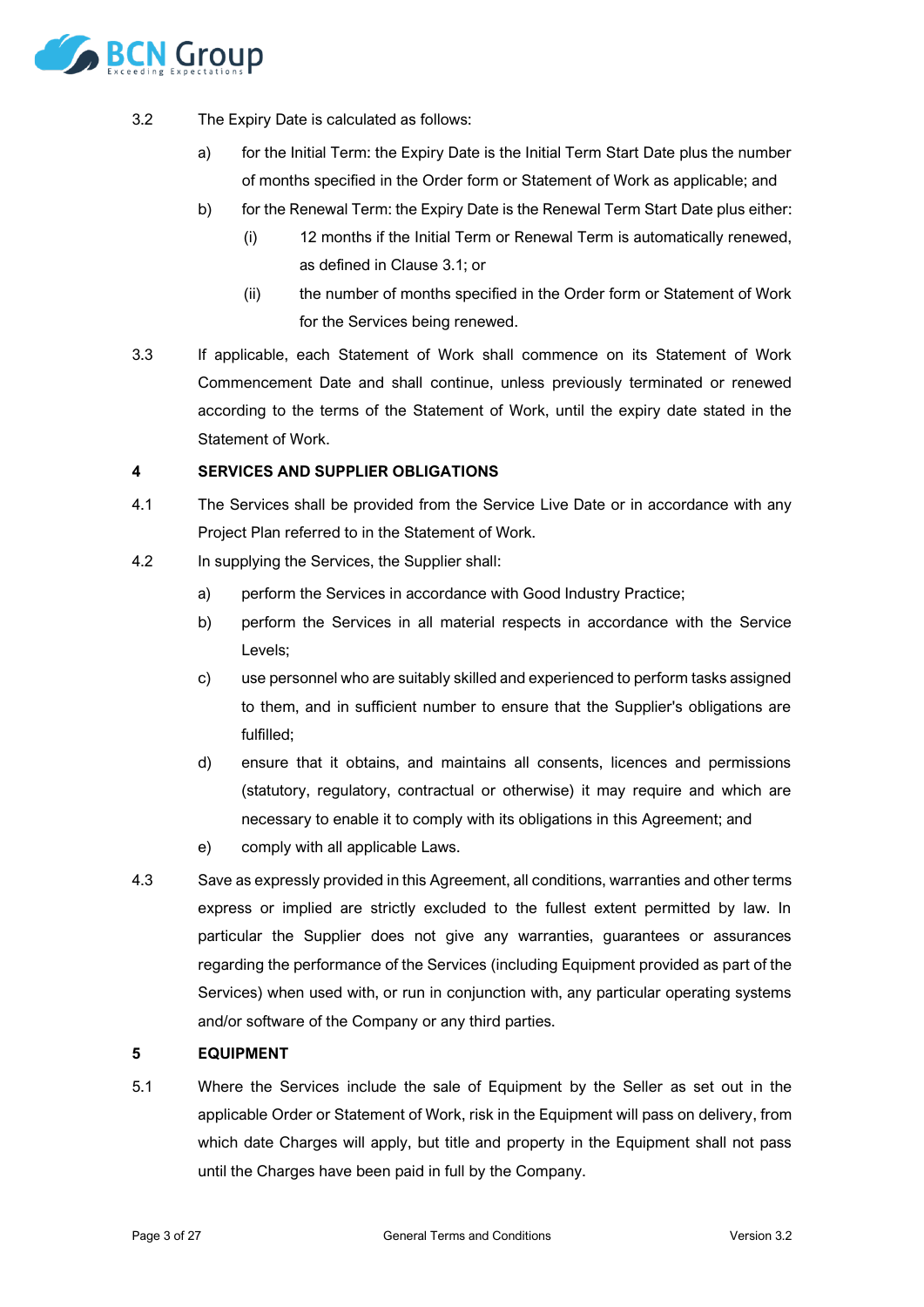

- 5.2 Until title and property to the Equipment has passed to the Company, the Company shall:
	- a) not remove, deface or obscure any identifying mark on or relating to the Equipment;
	- b) maintain the Equipment in satisfactory condition and keep it insured against all risks for its full price from the date of delivery; and
- 5.3 The Supplier may make, and the Company will accept, partial delivery of the Equipment. Each delivery shall be considered to be the subject of a separate contract and failure by the Supplier to make one or more deliveries in accordance with such contract shall not entitle the Company to treat this Agreement as a whole as repudiated.
- 5.4 The Company will be deemed to have accepted the Equipment provided by the Supplier once provided or delivered, unless within 3 days of provision or delivery, the Company notifies the Supplier in writing of specific deficiencies, shortages or discrepancies in the Equipment delivered.
- 5.5 The Company acknowledges that the Supplier has not manufactured the Equipment and the Company shall only be entitled to the benefit of any such warranty or guarantee as is given by the manufacturer of the Equipment.

#### **6 COMPANY OBLIGATIONS**

- 6.1 The Company shall:
	- a) use reasonable endeavours to co-operate with the Supplier in all matters relating to the Services and comply timeously with its obligations under this Agreement;
	- b) inform the Supplier of all health and safety rules and regulations and any other reasonable security requirements that apply at the Company's premises, and provide any additional related information as requested by the Supplier; and
	- c) comply with all applicable Laws.

# **7 COMPANY DEPENDENCIES**

- 7.1 The Company acknowledges that the Supplier is dependent upon the Company fulfilling the Company Dependencies in order for the Supplier to deliver the Services and satisfy its obligations under this Agreement.
- <span id="page-3-0"></span>7.2 The Company shall:
	- a) provide the Supplier with access to appropriate members of staff and nominated third parties;
	- b) provide such Documentation, data and/or other information that the Supplier requests that is necessary to perform its obligations in a timely manner;
	- c) promptly notify the Supplier of any proposed change to the agreed requirements set out in this Agreement, such change to be agreed in writing between the parties;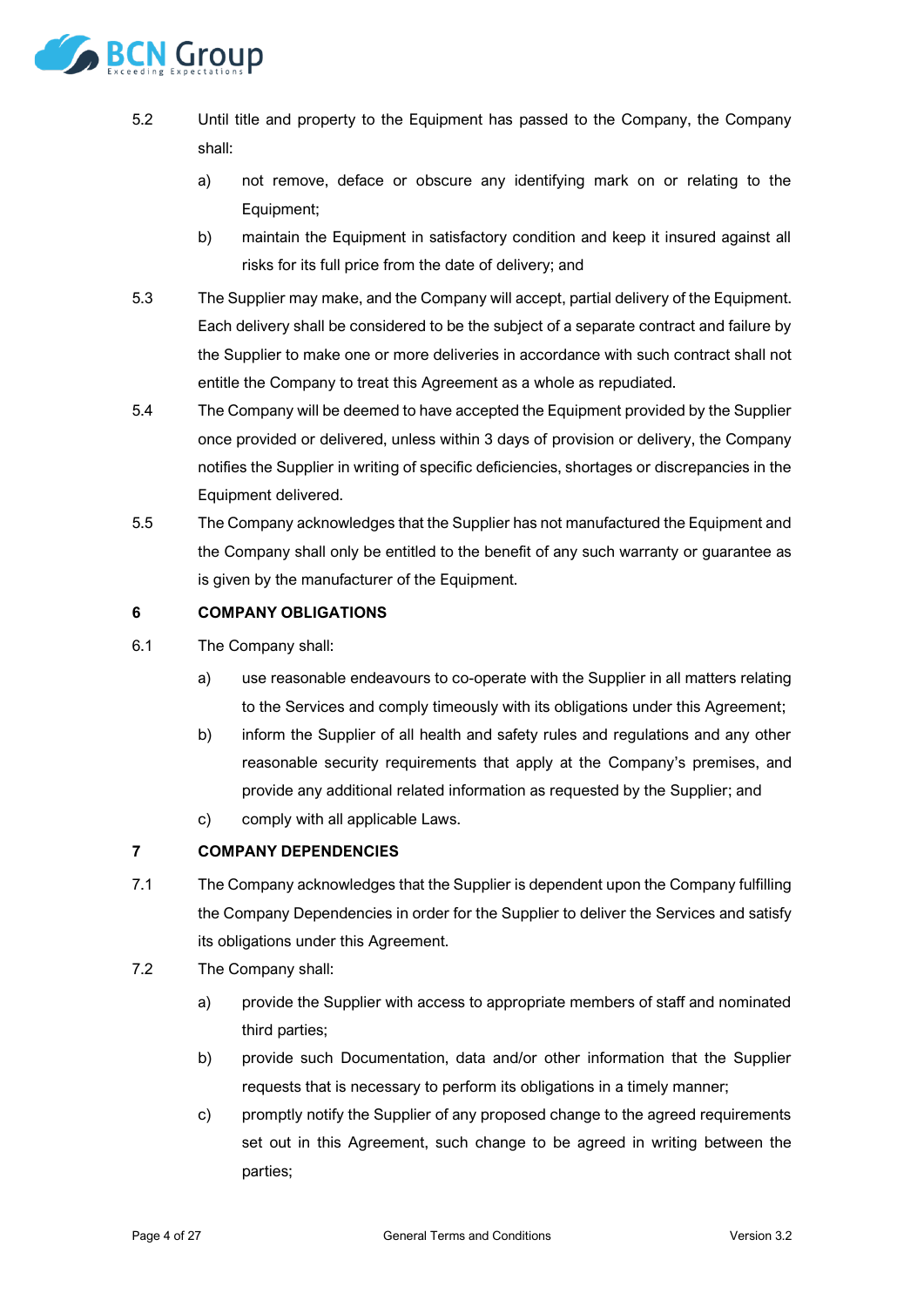

- d) provide any consents, instructions or approvals promptly;
- e) where the Company does not give its written approval, sign off, authority to proceed or similar, provide the Supplier with its reasons for not doing so; and
- f) procure for the Supplier such access and use of the Company's premises and facilities, systems, software, licences and computing environment.
- g) provide such information as the Supplier may reasonably request in order to carry out the Services in a timely manner and ensure such information is complete and accurate in all material respects;
- h) ensure that Company Materials are properly maintained and operating and are free from any defects;
- 7.3 Further Company Dependencies which are specific to the Services shall be set out in the Order, Statement of Work and/or Service Schedule as applicable.
- 7.4 In the event the Company fails to meet a Company Dependency then:
	- a) the parties shall work together to mitigate the impact of such failure and if necessary shall agree a change to this Agreement to deal with the impact of such failure, including revising any Project Plan, timescales and Charges;
	- b) the Supplier may charge for such additional costs incurred;
	- c) the Supplier may raise an interim invoice for any work already completed; and
	- d) the Supplier shall not be liable for any delay, failure to comply with the terms of this Agreement, failure to deliver a Deliverable, failure to meet any Service Levels or any Losses incurred by the Company or any third party as a result of the Company's failure to meet the Company Dependency and the Company shall not be entitled to exercise any rights as a result of such failure.

### <span id="page-4-0"></span>**8 LICENCES**

- <span id="page-4-1"></span>8.1 Subject to the terms and conditions of this Agreement, the Supplier grants to the Company and each Group Company a non-exclusive, non-transferable irrevocable, nontransferable and royalty-free licence to use the Services (including the Supplier Application and Documentation specified in a Statement of Work) for the purpose of carrying out the business of the Company or any Group Company (as applicable).
- 8.2 If the Supplier has agreed to install, patch or otherwise manage software for the Company in reliance on the Company's licence with a software vendor (other than the Supplier's licence with such software vendor), then the Company represents and warrants that it has a written licence agreement with the software vendor that permits the Supplier to perform these activities. On the Supplier's request the Company must immediately certify in writing that it is in compliance with the requirements of this Clause [8](#page-4-0) and any other software licence.
- 8.3 If the Company fails to provide the required evidence of licensing, the Supplier may, at its option: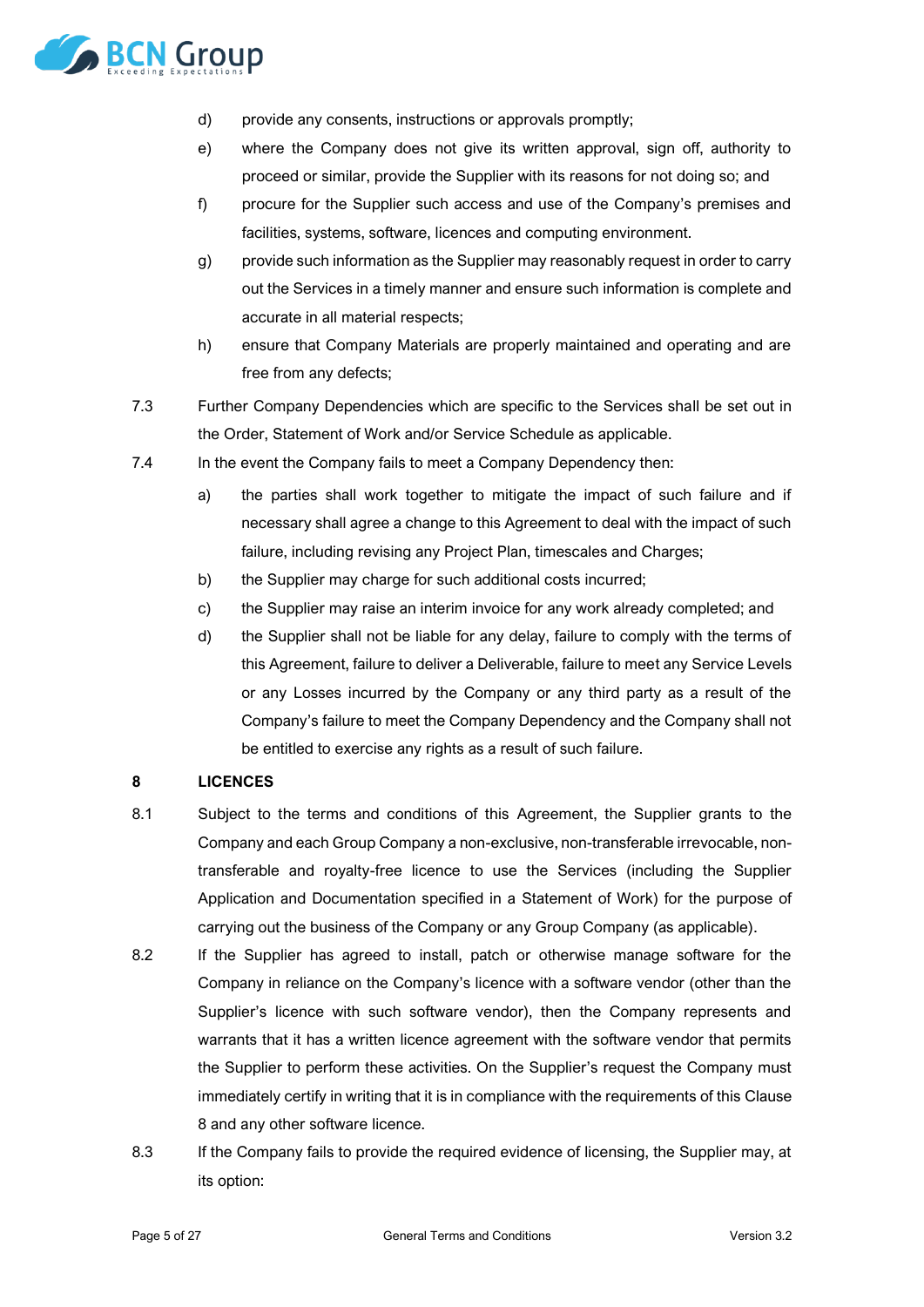

- a) charge the Company the standard fee for the use of the software in reliance on the Supplier's licensing agreement with the vendor until such time as the required evidence is provided;
- <span id="page-5-1"></span>b) carry out a chargeable audit into the licensing arrangements of the Company on providing the Company with reasonable prior notice; or
- c) suspend or terminate this Agreement.
- 8.4 In the event of termination or expiry of this Agreement, the licence granted pursuant to Clause [8.1](#page-4-1) shall terminate automatically on the date of such termination or expiry and the Company shall immediately cease all use of any Supplier Intellectual Property Rights and if so required by the Supplier, return or destroy documents and materials that contain any of the Supplier Intellectual Property Rights.

# **9 DISPUTE RESOLUTION**

- <span id="page-5-0"></span>9.1 In the event that a Dispute arises between the parties, either Representative may, on reasonable notice to the other, call a meeting of the Representatives in order to seek a resolution of the issue in question.
- 9.2 If the Representatives, acting in good faith, have not reached a resolution of the issue in question within 10 Business Days of the calling of the meeting referred to in Clause [9.1](#page-5-0) (or earlier if both Representatives agree) the issue in question shall be referred, on the application of either party, to the senior management of the Company and the Supplier.

# <span id="page-5-2"></span>**10 AUDIT AND INSPECTION**

- 10.1 Without prejudice to the Supplier's rights pursuant to Clause [8.3b\),](#page-5-1) for the purpose of ensuring the Supplier's and Company's compliance with this Agreement, each party shall permit Auditors to conduct an audit during the Term provided the party requesting the audit has given at least 2 weeks' prior written notice.
- 10.2 Audits will be conducted during normal business hours on a Business Day and the Auditors shall at all times comply with the safety and security rules and regulations of the party subject to the audit.
- 10.3 The party requesting the audit agrees to reimburse the party being audited for all costs reasonably incurred in complying with any audit request.
- 10.4 Audits may not be conducted more frequently than once in any 12 month period unless required by Law.
- 10.5 The party requesting the audit shall procure that the Auditors shall, when conducting an audit, minimise any disruption to the business of the party being audited and that the Auditors will operate under a duty of confidence in relation to information disclosed for the purposes of such audit.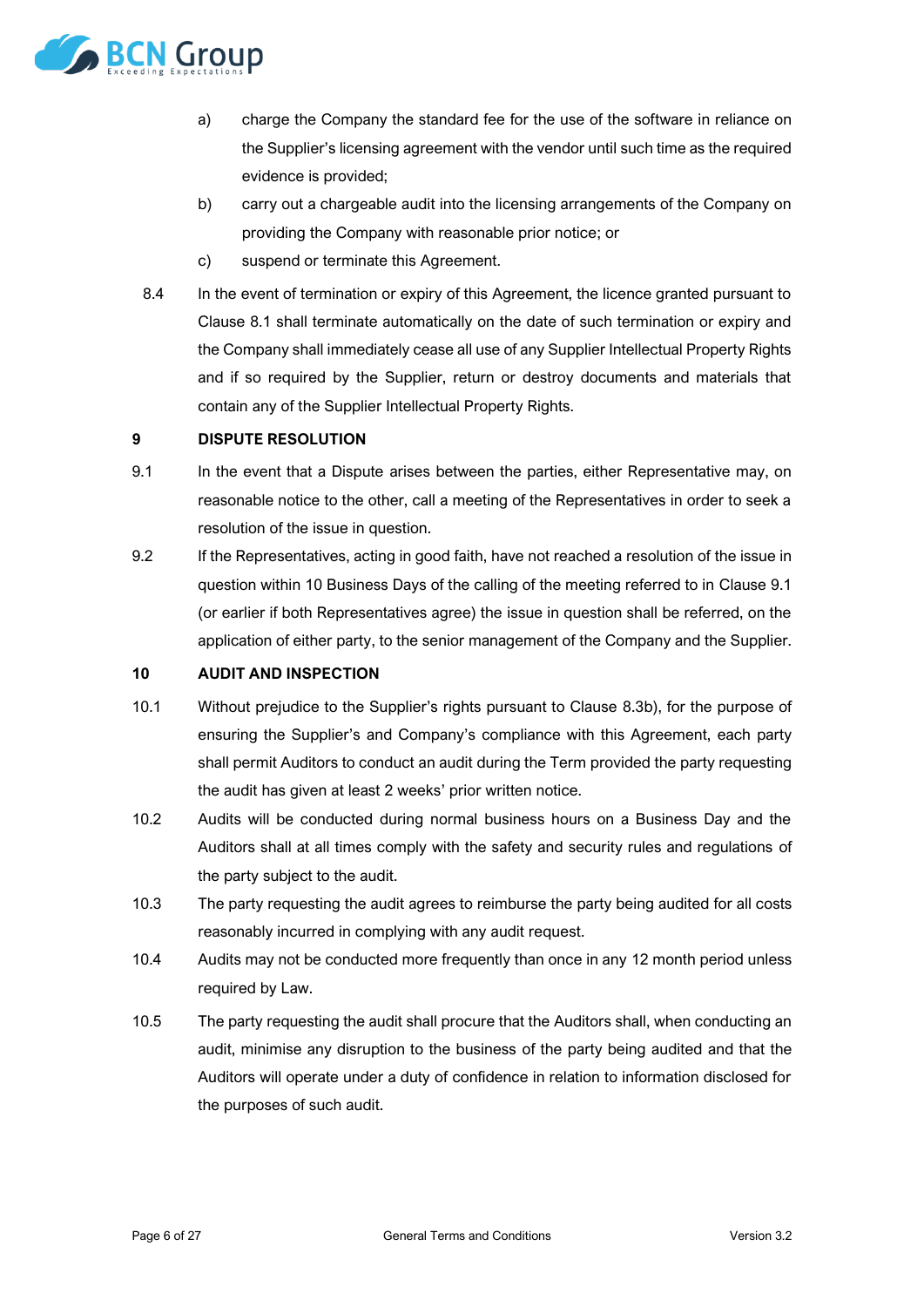

# <span id="page-6-0"></span>**11 ACCEPTANCE TESTING**

- 11.1 Where the Statement of Work states that Services and/or Deliverables shall be subject to acceptance testing, then this Clause [11](#page-6-0) (and the applicable terms of the relevant Statement of Work) shall apply.
- <span id="page-6-2"></span>11.2 The acceptance criteria and test data which are required to show that the Deliverables comply with any pre agreed specifications in the Order or Statement of Work for the Acceptance Tests shall be agreed by both parties in writing ("**Acceptance Criteria**").
- 11.3 The Supplier shall carry out the agreed Acceptance Tests for the Deliverables as soon as reasonably possible.
- 11.4 If any part of the Deliverables fails to pass the Acceptance Tests, the Company will, within 48 hours from the completion of the Acceptance Tests, provide a written notice to the Supplier giving details of such failure(s). The Supplier will use reasonable endeavours to remedy the failures and the relevant Acceptance Tests will be repeated within a reasonable time.
- 11.5 If any part of the Deliverable fails in a material respect to pass the Acceptance Criteria, then the Company may either:
	- a) accept the Deliverable subject to such change of Acceptance Criteria; or
	- b) reject the Deliverable as not being in conformity with this Agreement, and the parties will review and revise the Deliverables and Project Plan where appropriate.

### <span id="page-6-1"></span>**12 CHARGES AND PAYMENT**

- 12.1 In consideration of the Supplier performing its obligations under this Agreement the Company shall pay the Charges for the Services.
- 12.2 The Supplier may invoice the Company in advance for the Charges in accordance with the payment dates referred to in a Statement of Work, Service Schedule or the Order. If not specified the Charges shall be invoiced on the following basis:
	- a) Equipment shall be invoiced on dispatch;
	- b) Statement of Works shall be invoiced either:
		- (i) for Development projects, 50% of the total project Charges as set out in the Statement of Works on Order signature, with the remaining balance paid either:
			- (A) on completion of Milestones on either a fixed cost or time incurred basis, as set out in the Statement of Work; or
			- (B) if there are no applicable Milestones, on a time and materials basis, and monthly in arrears based on time incurred.
		- (ii) on completion of Milestones on either a fixed cost or time incurred basis, as set out in the Statement of Work; or
		- (iii) if there are no applicable Milestones, on a time and materials basis, and monthly in arrears based on time incurred.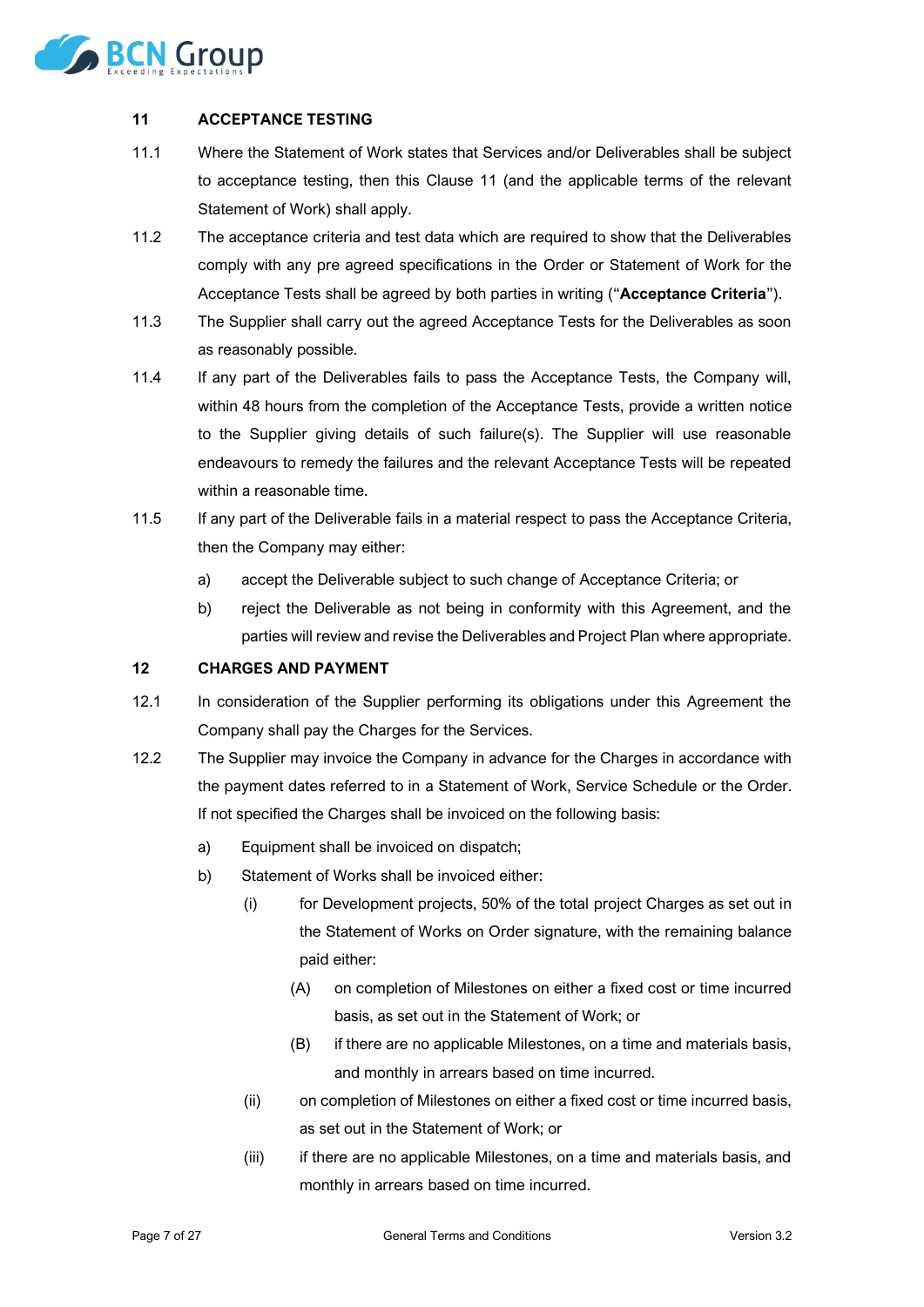

- c) Services shall be invoiced monthly in advance, unless stated otherwise in the Order;
- d) third party software licences invoiced on the later of the date of purchase or charge incurred by the Supplier from the Related Service Provider; and
- e) third party network services invoiced on the date of activation.
- f) Expenses incurred will be invoiced in arrears as incurred at cost.
- 12.3 Where a Statement of Work Commencement Date has been agreed and the Company;
	- a) requests to change Statement of Work Commencement Date, or
	- b) requests to cancel the work, or
	- c) is unable to meet the Company Dependencies as set out in this Agreement, which would therefore require the Company to request a change in the Statement of Work Commencement Date,

and where the Supplier is unable to reasonable redeploy the resources that have been allocated to carry out the work, the Supplier will, in its sole discretion, reject the request. Should the Company not allow the work to be carried on the originally agreed Statement of Work Commencement Date the Supplier will be entitled to invoice the Company for the relevant work as follows

- a) notice of 4 weeks or more 0% payable;
- b) notice of 7 Business Days but less than 4 weeks' notice 50% payable:
- c) notice of 4 Business Days to 6 Business Days 75% payable:
- d) notice of less than 1 Business Day to 3 Business Days 100% payable.
- 12.4 Invoices issued by the Supplier will:
	- a) be valid tax invoices for the purposes of VAT legislation and be invoiced in pounds sterling;
	- b) identify the parties, specify the Services to which the invoice relates and include the purchase order number or other reference number that may have been provided by the Company to the Supplier in connection with this Agreement and/or Statement of Work; and
	- c) be sent to the address as may be notified to the Supplier from time to time.
- 12.5 The Company shall pay Charges for the Services by direct debit and within 30 days following receipt of a valid invoice from the Supplier, provided that day is a Business Day, otherwise the next Business Day after such date, unless different payment terms are agreed by the parties in the Statement of Work or the Order.
- 12.6 The Customer must maintain a valid direct debit mandate for the Term.
- 12.7 The Supplier reserves the right to charge an additional sum of 10% of the Charges in the event the Customer fails to maintain a valid direct debit mandate and thereafter fails to reinstate the direct debit mandate within 14 days of receipt of notice from the Supplier.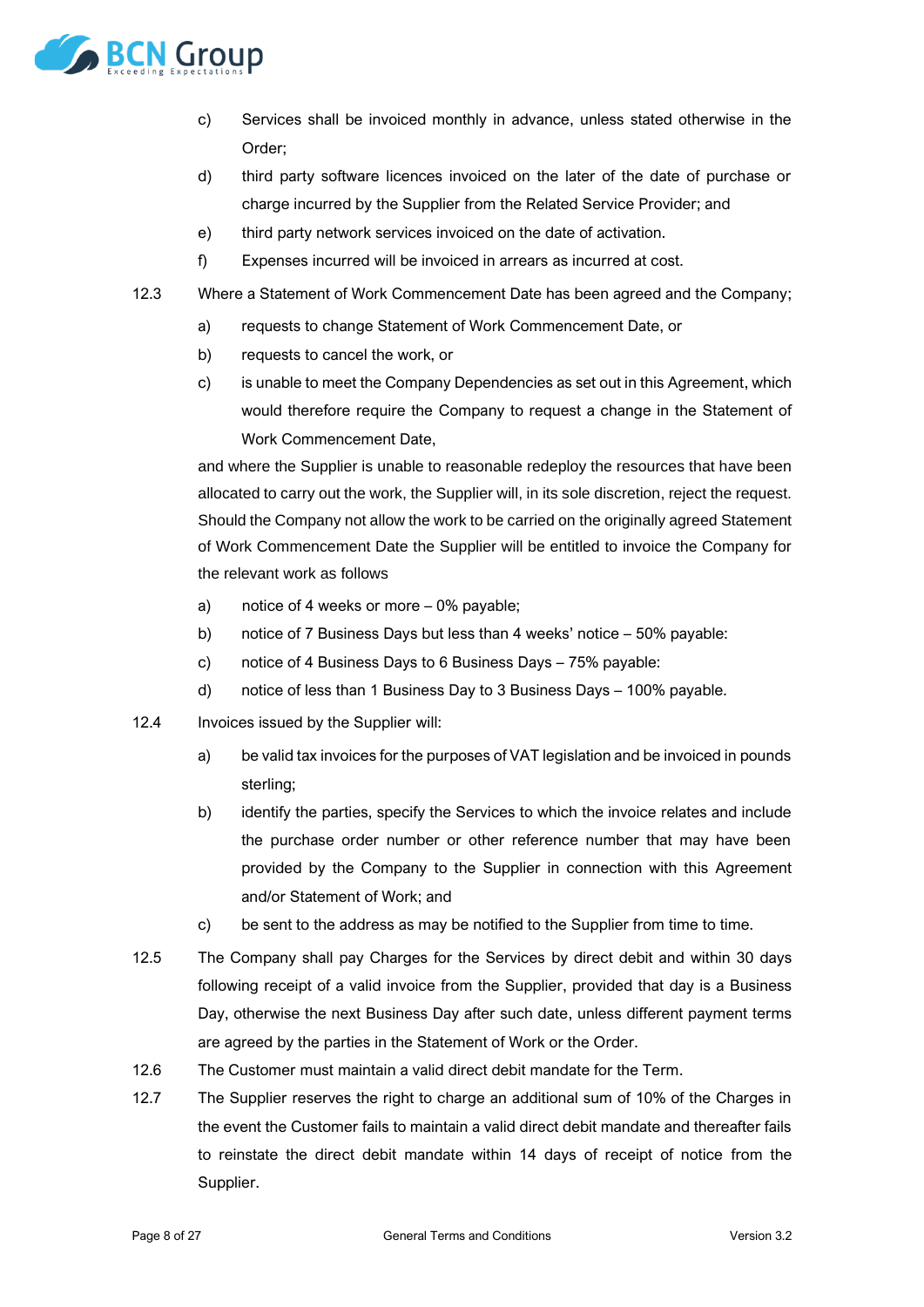

- 12.8 If any undisputed sum payable under this Agreement is not paid when due then the Supplier may claim interest from the due date until payment is made in full both before and after any judgment, at 5% per annum over the Bank of England Bank Rate from time to time but at 5% a year for any period where the Bank Rate is below 0%.
- 12.9 Any sum payable is exclusive of VAT which shall be payable in addition to that sum, and all payments by the Company shall be made without deduction or set off of any amount.
- <span id="page-8-0"></span>12.10 The Supplier shall be entitled to increase the Charges in respect of:
	- a) any increase in the consumer price index which impacts the Suppliers costs in delivering the Services (excluding any increases defined in paragraph [12.10b\)](#page-8-0) whereby the Charges may be increased by the same percentage as the increase in the consumer price index, such change would be applied annually on the anniversary of this Agreement;
	- b) any increase in price by a Related Service Provider including a third party licence or third party software provider, network provider, or any third party supplier of Equipment (for the avoidance of doubt any Equipment quoted for will remain at the price quoted for so long as the Order remains valid), in all cases which is used solely for the provision of the Services; and
	- c) any increase in the volume of the Services, licences or support being provided by the Supplier.
- 12.11 Unless specified otherwise in the Order any volume for Services specified in the Order will be a minimum committed volume which cannot be reduced during the Term. Any subsequent Orders which increase the initial volume will increase the overall minimum committed volume which cannot be reduced during the term.

### **13 INSURANCE**

The parties shall for the duration of the Term each maintain adequate insurance cover against all risks which would normally be insured against by a prudent business, its property, directors and employees. Evidence of such insurance shall be provided on request by the other party.

#### **14 TERMINATION**

- <span id="page-8-1"></span>14.1 Either party may by written notice (of such period as shall be set out in that written notice) served on the other party terminate this Agreement if:
	- a) the other party is the subject of an Insolvency Event;
	- b) the other party materially breaches its obligations under this Agreement (which shall include non-payment, as defined in Clause [12,](#page-6-1) of any Charges due under this Agreement and failure to maintain a valid direct debit mandate) and does not fix such breach within 30 days of receiving written notice to do so.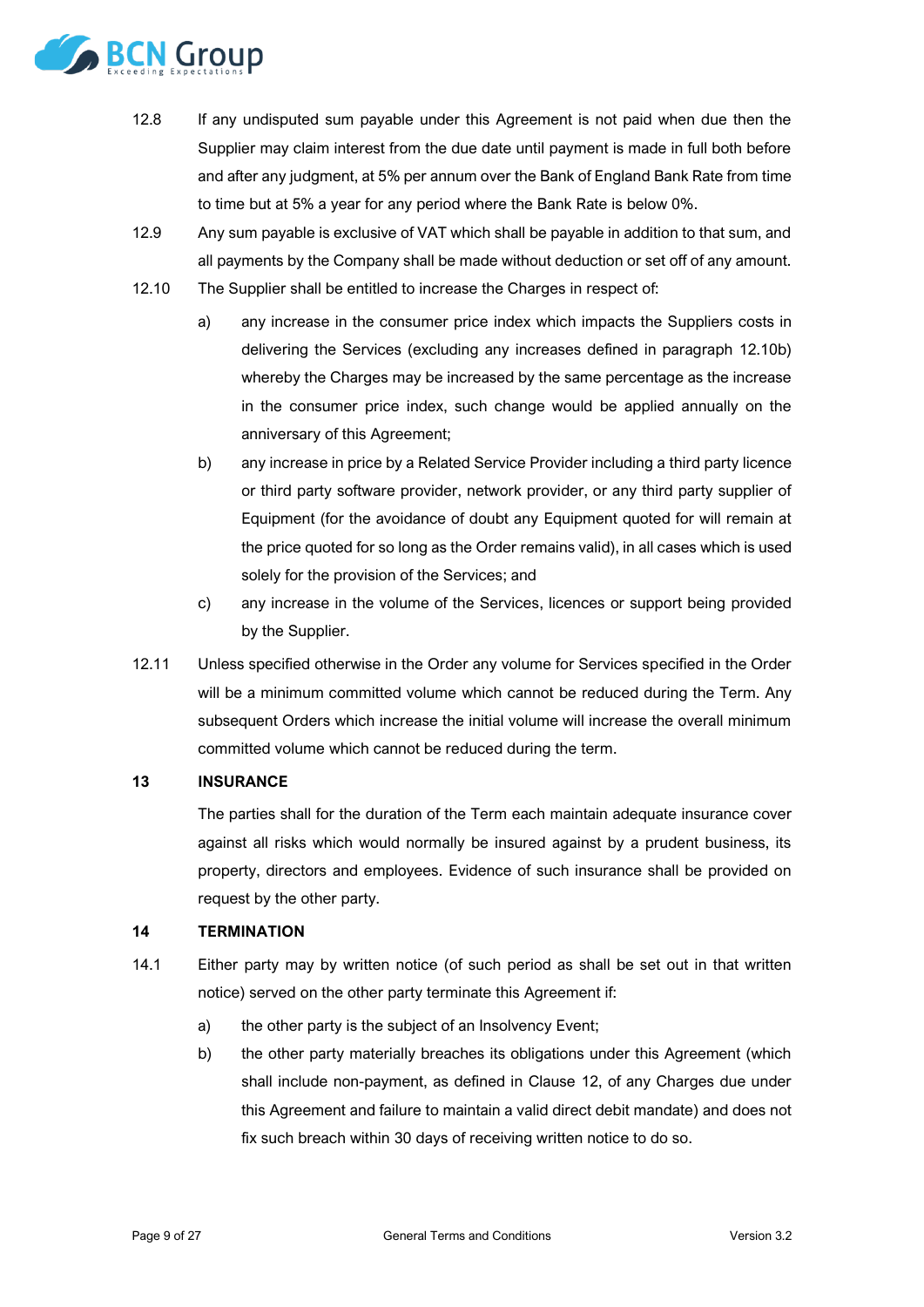

- <span id="page-9-1"></span>14.2 The Company will be entitled to terminate this Agreement where there are more than 4 Business Critical Service Failures in any rolling 12 month period. The Company must give notice in writing of its intent to terminate this Agreement stating clearly that this Clause and the relevant business critical service failures, and must do so within 30 days of the last business critical service failure. Where such notice is not provided the Company acknowledges that it will no longer be entitled to terminate this Agreement under this Clause for the stated business critical service failures. In all circumstances the Supplier must be given the opportunity to remedy the failures and that the Company reasonably accepts these remedies in lieu of termination.
- 14.3 If a Statement of Work or Service Schedule survives the expiry or termination of this Agreement, the terms of this Agreement will continue in force for the purpose of that Statement of Work, notwithstanding their expiry or termination for other purposes.

#### **15 EFFECT OF TERMINATION OF THIS AGREEMENT**

- <span id="page-9-0"></span>15.1 In the event of termination or expiry of this Agreement:
	- a) with effect from the Expiry Date, the Supplier shall cease to use the Company Materials, Company Data and the Company's Confidential Information and shall destroy all copies of the Company Data. Where requested in writing the Supplier will retain the Company Data for a maximum of 2 weeks beyond the Expiry Date. If the Company has requested in writing, and the Supplier has agreed to retain the Company Data beyond the 2 weeks, the Supplier will do so for such agreed period after termination provided that:
		- (i) the Company has signed a new Order for the retention of the Company Data;
		- (ii) the Company pays the Supplier for the retention of the Company Data at the Supplier's then prevailing rates;
		- (iii) the Supplier shall be entitled to invoice in advance for such retention that it considers reasonable, the Order will state such provision;
	- b) this Agreement shall continue in force to the extent necessary to give effect to those of its provisions which expressly or by implication have effect after termination, in particular in respect of Statements of Work that may be continuing or any retention of Company Data pursuant to Clause [15.1a\)](#page-9-0) above; and
	- c) the rights of either party accrued on or prior to termination or expiry shall remain unaffected.
- 15.2 Upon termination of this Agreement by the Company for any reason other than those under Clause [14.1,](#page-8-1) [14.2](#page-9-1) and [17,](#page-10-0) the Company shall pay any Charges remaining unpaid for Services in accordance with this Agreement up to the end of the Term.
- 15.3 Upon early termination of this Agreement as a result of any of the termination events occurring under Clause [14.1,](#page-8-1) [14.2a](#page-9-1)nd [17,](#page-10-0) the Company shall pay any Charges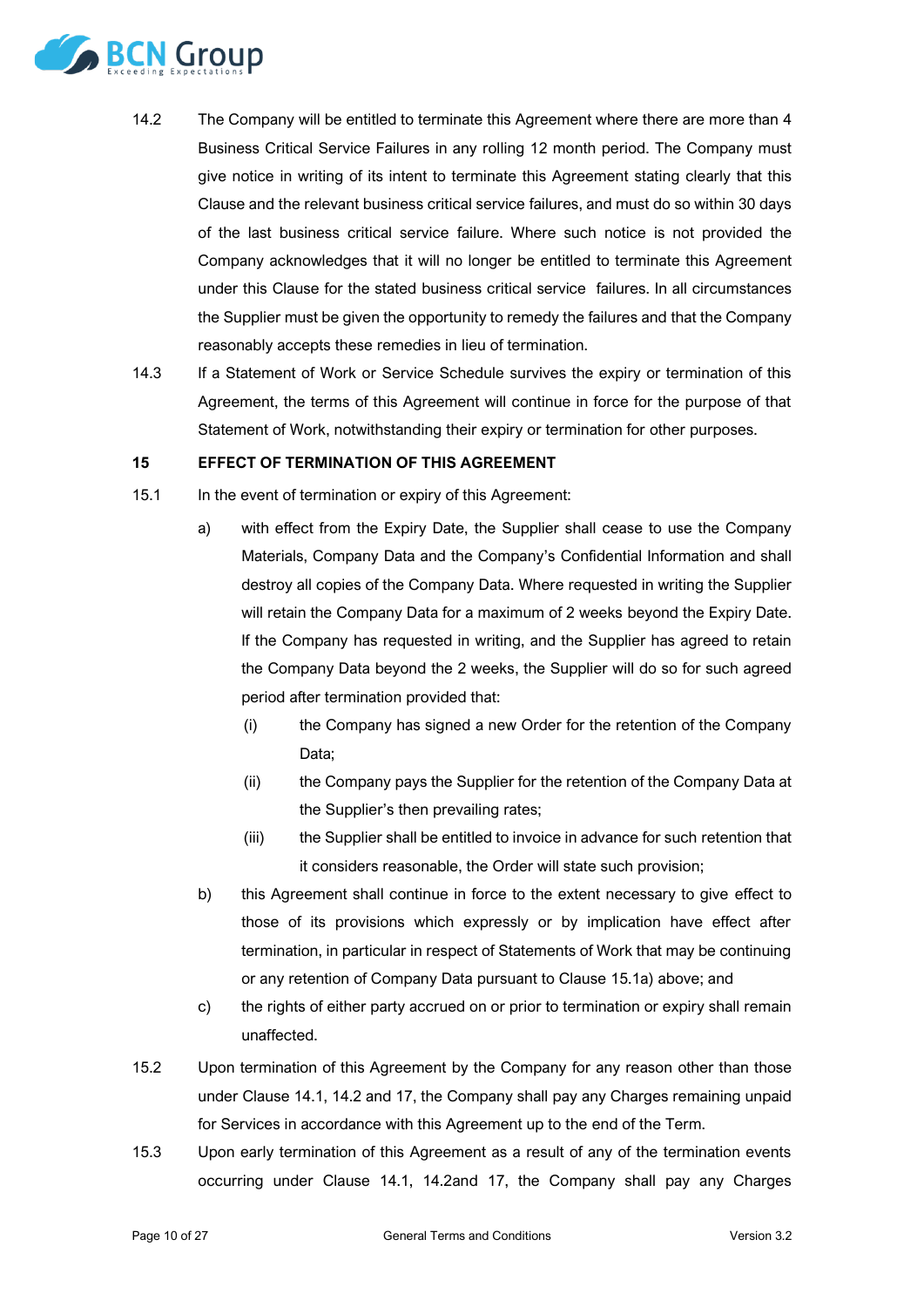

remaining unpaid for Services in accordance with this Agreement up to the termination date. Where the Supplier is committed to pay licensing, network and connectivity charges with third party suppliers beyond the date of termination, then the Company will continue to pay such charges until those commitments come to an end. The Supplier will use reasonable endeavours to mitigate these commitments, or transfer the commitments to the Company.

#### **16 HANDOVER / EXIT**

- 16.1 If the Company has requested in writing in accordance with Clause [28,](#page-16-0) for the Supplier to provide assistance in relation to transitioning the terminated Services, the Supplier will use reasonable efforts to provide the assistance requested for such agreed period after termination provided that:
	- a) the Company pays the Supplier for its assistance at the Supplier's then prevailing time and materials rates;
	- b) the Supplier shall be entitled to invoice in advance for such part of the anticipated assistance that it considers reasonable; and
	- c) where the transition is to an alternative provider that provider shall have entered into with the Supplier confidentiality undertakings in form and substance reasonably acceptable to the Supplier
	- d) the Supplier will not be obliged under this Agreement to provide any assistance where in the Suppliers reasonable opinion providing such assistance would impact the Suppliers competitive position;
	- e) the Supplier will not be obliged to make available any Supplier intellectual property or confidential information to the Company or any alternative provider as part of the transitioning of the terminated services. If the Supplier reasonably believes it would disclose such information in delivering such assistance the Supplier will have the right to decline to provide such assistance.

### <span id="page-10-0"></span>**17 FORCE MAJEURE**

- 17.1 Neither party shall be in breach of this Agreement or otherwise liable to the other party for any failure to perform or delay in performing its obligations under this Agreement and either party reserves the right to defer the date of provision of the Services if either party is prevented from or delayed in performing its obligations under this Agreement due to a Force Majeure Event.
- 17.2 If the Force Majeure Event in question continues for a continuous period in excess of 30 days, either party shall be entitled to terminate this Agreement (or such part of this Agreement affected by such event) immediately by giving notice in writing to the other party.

# **18 WARRANTIES AND REPRESENTATIONS**

18.1 Each party represents and warrants to the other that: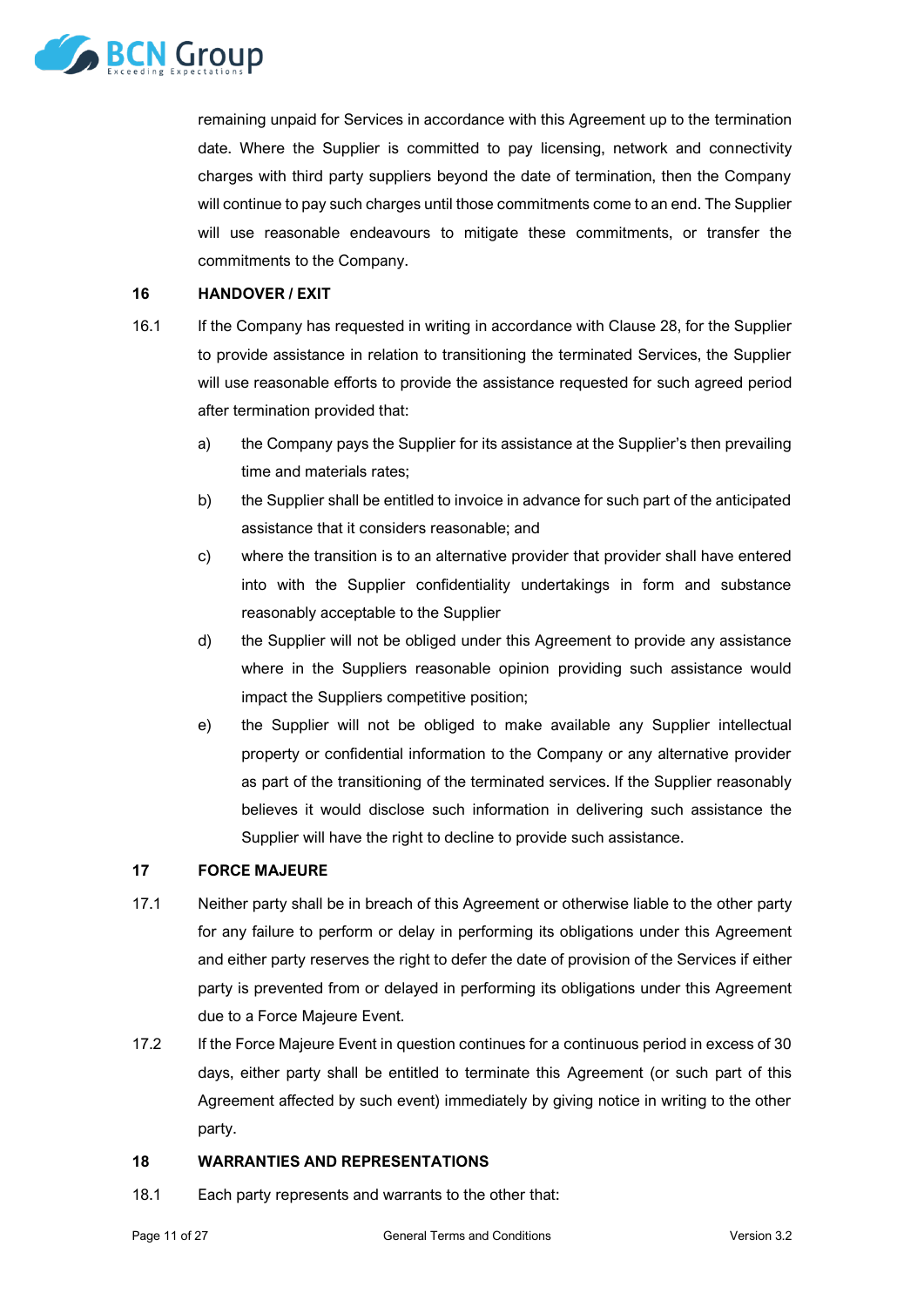

- a) it has full power and capacity to execute, deliver, and perform its obligations under this Agreement;
- b) it has entered into this Agreement in reliance upon its own enquiries, investigations and other due diligence;
- c) it has, and will maintain, all licenses and consents that it requires in order to perform its obligations under this Agreement; and
- d) at the Effective Date there are no actions, suits or proceedings or regulatory investigations pending or, to its knowledge, threatened against it before any court or administrative body or arbitration tribunal that might affect its ability to meet and carry out its obligations under this Agreement.

### <span id="page-11-1"></span>**19 INDEMNITIES**

- <span id="page-11-0"></span>19.1 Each party shall indemnify the other against all liability arising in relation to any infringement of any Intellectual Property Rights of any third party in connection with any software or materials provided by the other party in the performance of the Services. This indemnity will not apply where such software or materials are used:
	- a) in combination with other materials not previously approved in writing by the other party; and/or
	- b) otherwise than in accordance with this Agreement.
- 19.2 In relation to the indemnities at Clauses [19.1,](#page-11-0) the party being indemnified (the "**Indemnitee**") must notify the other party (the "**Indemnitor**") promptly of the claim and provide the Indemnitor with all information relating to it. The Indemnitor shall have exclusive control over all negotiations and litigation and the Indemnitee will grant all reasonable assistance to the Indemnitor in the defence of such claim.
- 19.3 The parties acknowledge that the indemnities provided in this Clause [19](#page-11-1) are in addition to the indemnities provided in Clause [33.](#page-17-0)

### **20 LIABILITY**

- <span id="page-11-2"></span>20.1 Neither party excludes nor limits its liability (if any) to the other:
	- a) for personal injury or death caused by its negligence;
	- b) for breach of Clause [24;](#page-14-0) or
	- c) for fraud or fraudulent misrepresentation.
- 20.2 Subject to Clause [20.1,](#page-11-2) the Suppliers maximum aggregate liability arising out of or in connection with this Agreement, whether in contract (including in respect of any indemnities contained in this Agreement), tort (including negligence or breach of statutory duty), misrepresentation, restitution or otherwise arising in connection with the performance or contemplated performance of an individual Service will be limited to a sum equal to 100% of the Charges paid by the Company for that individual Service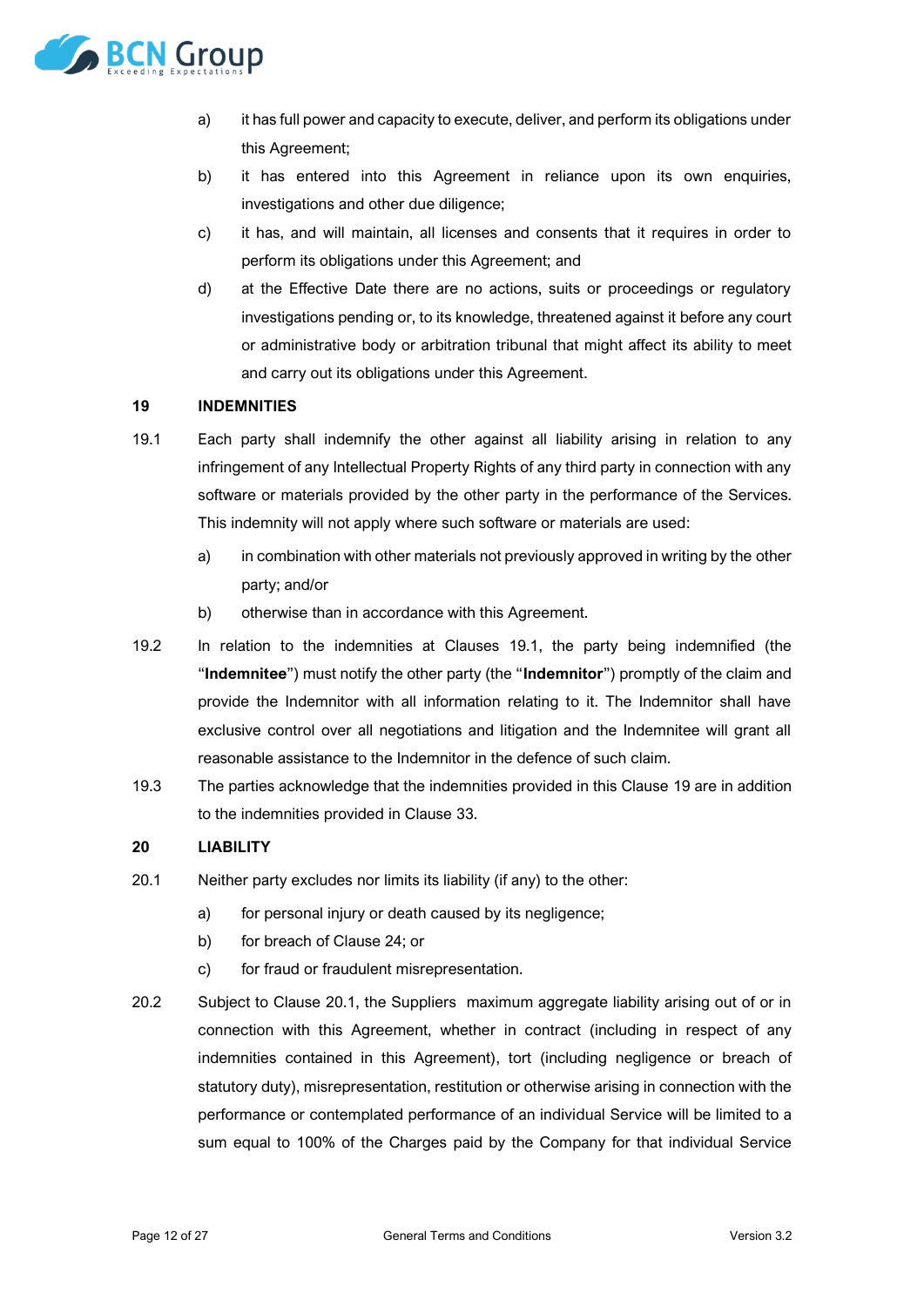

under this Agreement during the Agreement Year immediately preceding the date on which the claim arose.

- 20.3 Subject to Clause [20.1,](#page-11-2) neither party shall have any liability to the other party for:
	- a) any damages for lost profits, lost revenues, loss of data, anticipated savings, in each case whether direct or indirect (and regardless of whether either party has been advised of the possibility of such losses or damages); or
	- b) any special, indirect or consequential loss however arising under this Agreement.

# **21 INTELLECTUAL PROPERTY**

- 21.1 The Company shall not acquire any right, title or interest in the Intellectual Property Rights of the Supplier or its licensors which shall be the exclusive property of and shall vest in the Supplier or its licensors (as appropriate).
- 21.2 All rights, title and interest (including all Intellectual Property Rights) in and to the Company Materials shall be the exclusive property of and shall vest in the Company.
- 21.3 The Company hereby authorises the Supplier to use any Intellectual Property Rights in materials provided to the Supplier by the Company for the purposes only of performing its obligations under this Agreement. The Supplier will have no other rights in respect of the Intellectual Property Rights of the Company or the Intellectual Property Rights in any materials provided to the Supplier by the Company.
- 21.4 All Intellectual Property Rights in the Developed Software (including all Intellectual Property Rights in all source code of that Developed Software), Deliverables or works otherwise created as part of and arising from the provision of the Services are owned and shall remain owned by the Supplier but the Company is hereby granted a nonexclusive, non-transferable perpetual licence to copy and use such Developed Software, and where agreed in writing the source code of the Developed Software, and Deliverables for its own internal purposes. The Developed Software and Deliverables may only be disclosed to third parties with the Supplier's prior written consent.
- 21.5 The Company shall be responsible for all third party software provided to or licensed to the Supplier as part of the Company software, being any software which is owned or licensed by the Company (other than pursuant to this Agreement) which is used or will be used by the Supplier in providing the Services.
- <span id="page-12-0"></span>21.6 The parties agree that all source code in respect of any Developed Software shall be held in a source management system to be agreed by the Company and that within 14 days of a request by the Company, the Supplier shall:
	- a) deliver a copy of the source code of the Developed Software and such other material and Documentation as is necessary (including any technical information, password/encryption details required to access the Developed Software, updates and upgrades thereto and new versions thereof) ("**Source Code**") to the Company; and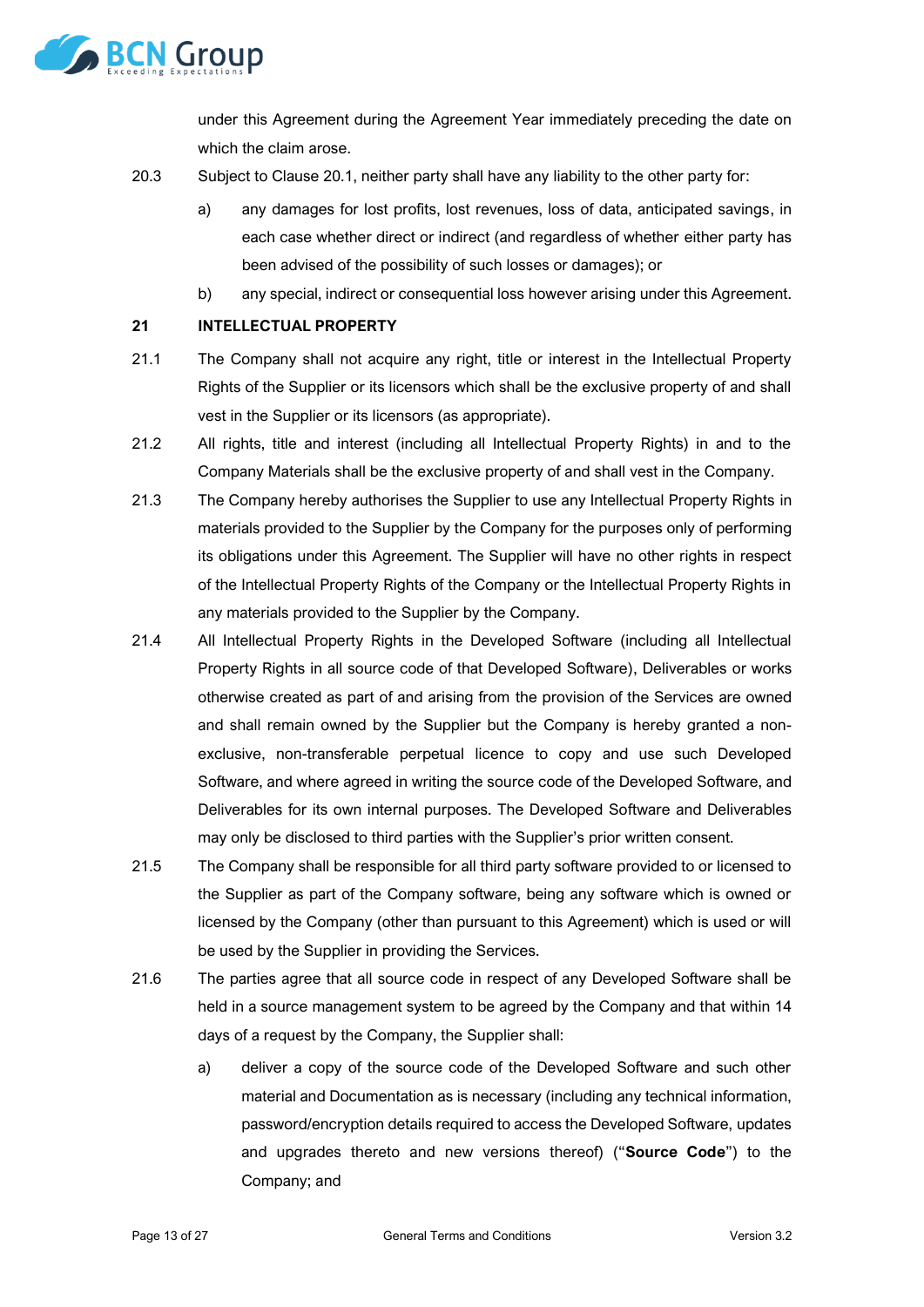

b) deliver a further copy of the Source Code to the Company each time that there is a change to the Developed Software.

# <span id="page-13-1"></span>**22 DATA PROTECTION**

- 22.1 In respect of any Personal Data Processed by the Supplier on behalf of the Company in the performance of the Services, the parties acknowledge and agree that the Company shall be the Controller and the Supplier shall be the Processor.
- <span id="page-13-0"></span>22.2 In respect of such Processing, the Supplier undertakes that it will:
	- a) Process the Personal Data solely on the Company's lawful, documented instructions (as set out in this Agreement) and for the purpose of performing the Services;
	- b) take appropriate technical and organisational measures to prevent unauthorised or unlawful Processing or, accidental loss or destruction of or damage to such Personal Data including all such measures required by Article 32 of the UK GDPR;
	- c) take reasonable steps to ensure the reliability of the Supplier Personnel who may have access to the Personal Data, and ensure those Supplier Personnel are subject to binding obligations of confidentiality;
	- d) promptly any in any event within 5 Business Days of receipt, notify the Company of any communication from a Data Subject regarding the Processing of their Personal Data, or any other communication (including from the Information Commissioner's Office) of which the Supplier is aware, relating to either Party's obligations under the Data Protection Laws in respect of the Personal Data;
	- e) notify the Company without undue delay upon becoming aware of a Personal Data Breach;
	- f) provide reasonable assistance to the Company on request in relation to:
		- (i) any communication received under Claus[e 22.2d\);](#page-13-0) and
		- (ii) any Personal Data Breach,

including by implementing appropriate technical and organisational measures;

- g) cease Processing of the Personal Data upon expiry or earlier termination of this Agreement and upon the Company's request, either return to the Company or securely delete the Personal Data; and
- h) permit the Company or its Representatives (subject to reasonable and appropriate confidentiality undertakings) to inspect and audit the Supplier's data Processing activities (and/or those of its agents, subsidiaries and subcontractors) and comply with all reasonable requests or directions by the Company to enable it to verify that the Supplier is in full compliance with its obligations under this Clause [22.](#page-13-1)
- 22.3 The Company acknowledges and agrees that: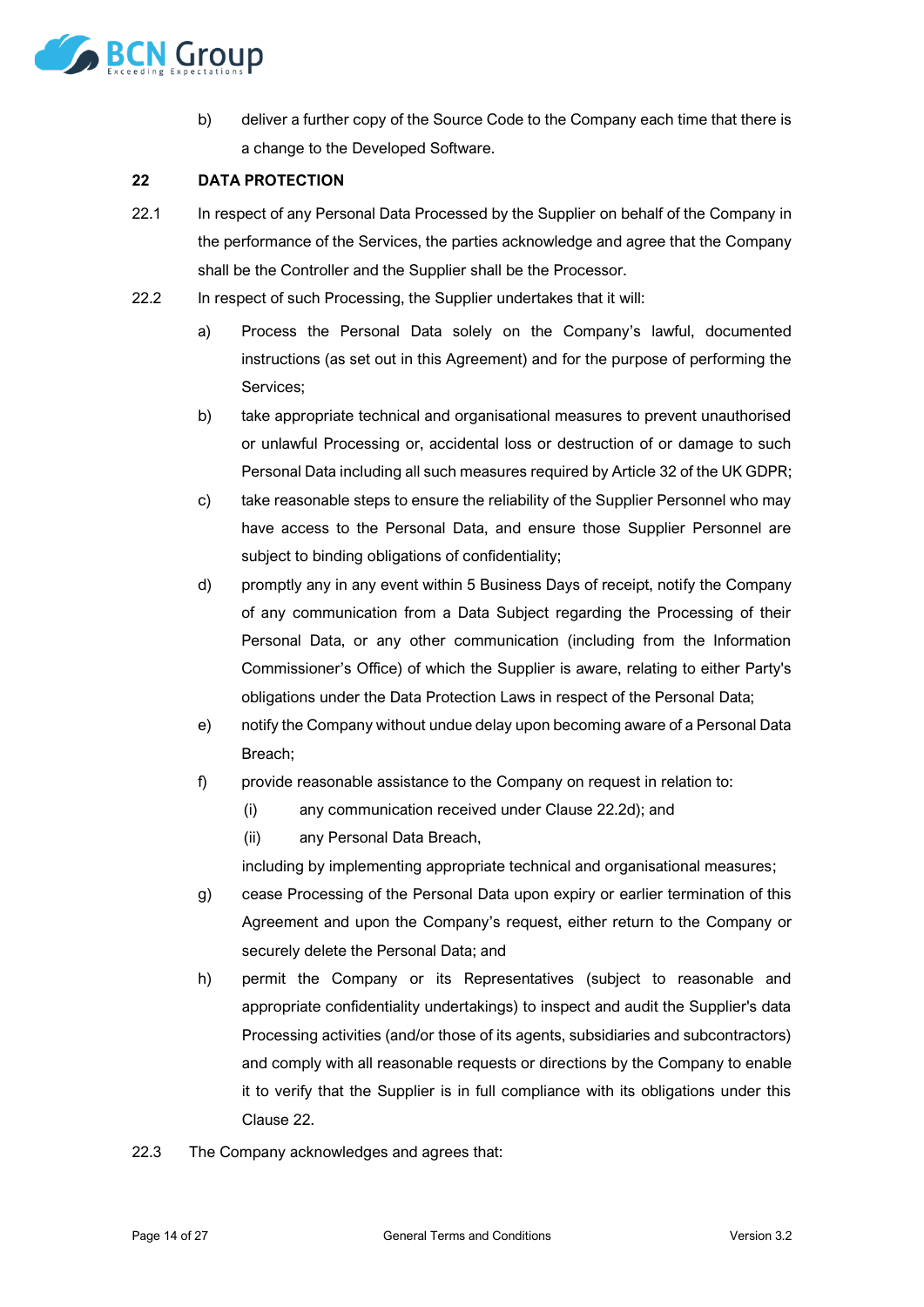

- a) the Supplier shall be generally authorised to appoint third parties to Process the Personal Data ("**Sub-Processor**") subject to the Supplier notifying the Company of its intended appointment and/or replacement of Sub-Processors and otherwise meting the conditions set out in Article 28(2) and (4) of the UK GDPR; and
- b) the Personal Data may be transferred or stored outside the United Kingdom in order to carry out the Services and the Supplier's other obligations under this Agreement. The Supplier will take such steps as are necessary to ensure this Processing is in accordance with Data Protection Laws.
- <span id="page-14-1"></span>22.4 The Company shall comply at all times with its obligations under the Data Protection Laws in connection with this Agreement.
- 22.5 Without prejudice to Clause [22.4,](#page-14-1) the Company shall ensure that:
	- a) it is entitled to transfer the relevant Personal Data to the Supplier so that the Supplier may use, Process and transfer the Personal Data in accordance with this Agreement, on the Company's behalf; and
	- b) all relevant Data Subjects have been informed of, and, where required, have given their consent to, such use, Processing, and transfer as required by all applicable Data Protection Laws.
- 22.6 Unless otherwise specified within the relevant Service Schedule and/or Statement of Work, the subject matter, and nature and purpose of the Processing of Personal Data by the Supplier shall be limited to such Processing as is necessary to deliver the relevant Services, and the categories of Data Subject and Personal Data types will be determined by the nature of the Company's use of the relevant Services but may include the name and other personal identifiers of current and former employees, customers and suppliers of the Company.
- 22.7 The provisions of this Clause [22](#page-13-1) shall continue in force notwithstanding the termination or expiration of this Agreement.

### **23 COMPANY DATA**

- 23.1 Without prejudice to Clause [22,](#page-13-1) the Supplier shall not (and shall procure that the Supplier Personnel do not) store, copy, disclose, or use the Company Data except as necessary for the performance by the Supplier of its obligations under this Agreement or as otherwise provided for by this Agreement.
- 23.2 Upon receipt or creation by the Supplier of any Company Data and during any collection, processing, storage and transmission by the Supplier of any Company Data, the Supplier shall take all precautions necessary to preserve the integrity of the Company Data and to prevent any corruption or loss of the Company Data.

# <span id="page-14-0"></span>**24 CONFIDENTIALITY**

24.1 During the Term of this Agreement, the Company and the Supplier will need to disclose to the other Confidential Information. The Confidential Information is being provided for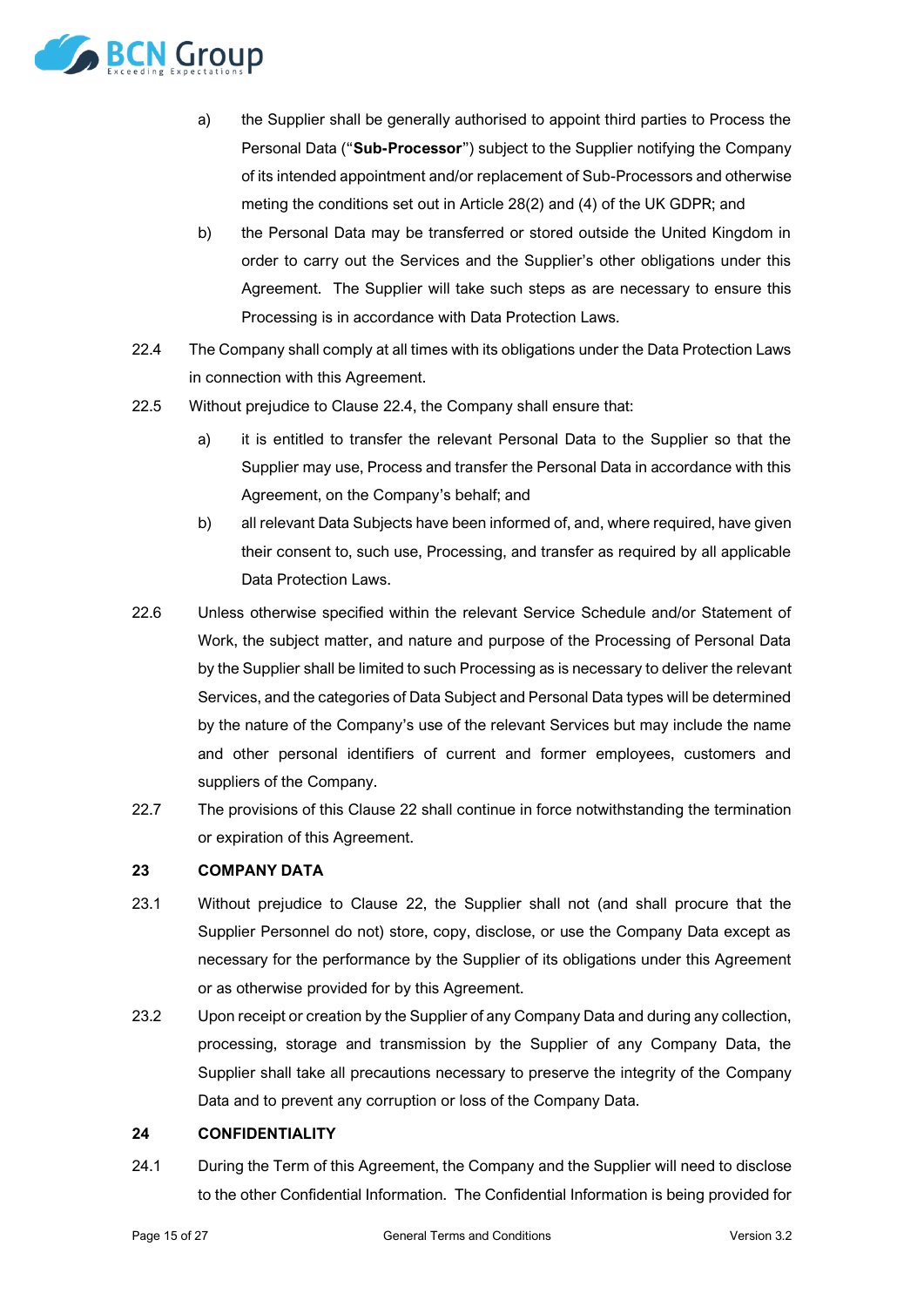

the sole purpose of the Supplier performing its obligations under this Agreement and is not to be used for any other purpose. For the purposes of this Clause [24,](#page-14-0) the term "**Disclosing Party**" shall mean a Party which discloses or makes available its Confidential Information and "**Recipient**" shall mean the Party which receives the Confidential Information.

- 24.2 Confidential Information does not include any information that:
	- a) is or becomes publicly available (other than as a result of its disclosure by the Recipient in breach of this Agreement);
	- b) was lawfully in the Recipient's possession free of any duty of confidentiality before the information was disclosed to it;
	- c) is independently developed by the Recipient without reference to Confidential Information of the Disclosing Party; or
	- d) the parties agree in writing is not confidential or may be disclosed.
- 24.3 The Recipient will keep the Confidential Information confidential and will not without the prior written consent of the Disclosing Party, disclose (directly or indirectly) or reveal the Confidential Information or any part of it to any person other than its Representatives which need to see such Confidential Information and the Recipient shall not use the Confidential Information for any purpose other than the proper performance of this Agreement. In addition, the Recipient agrees to reveal the Confidential Information only to those of its Representatives who need to know the Confidential Information for the purposes of this Agreement and who are informed by the Recipient of the confidential nature of the Confidential Information.
- 24.4 The Recipient agrees to use, and to cause its Representatives to use, the same degree of care that it uses to protect its own confidential and proprietary information to prevent unauthorised, use, disclosure, publication or dissemination of the Confidential Information, but in no event less than a reasonable degree of care.
- 24.5 The Recipient shall be liable under this Agreement for the acts and/or omissions of its employees, officers, agents and sub-contractors as if they were the acts and/or omissions of the Recipient.
- 24.6 If the Recipient or anyone to whom it is entitled to transmit the Confidential Information becomes required by Law to disclose any of the Confidential Information, the Recipient shall, if legally permitted, provide prompt notice to the Disclosing Party so that the Disclosing Party may seek a protective order or other appropriate remedy and/or waive compliance with the provisions of this Clause.
- 24.7 The Recipient will not make, keep or reproduce any document or part of a document comprised in the Confidential Information without the prior written consent of the Disclosing Party, provided that the Recipient will be entitled to reproduce the Confidential Information without consent strictly to the extent necessary for its proper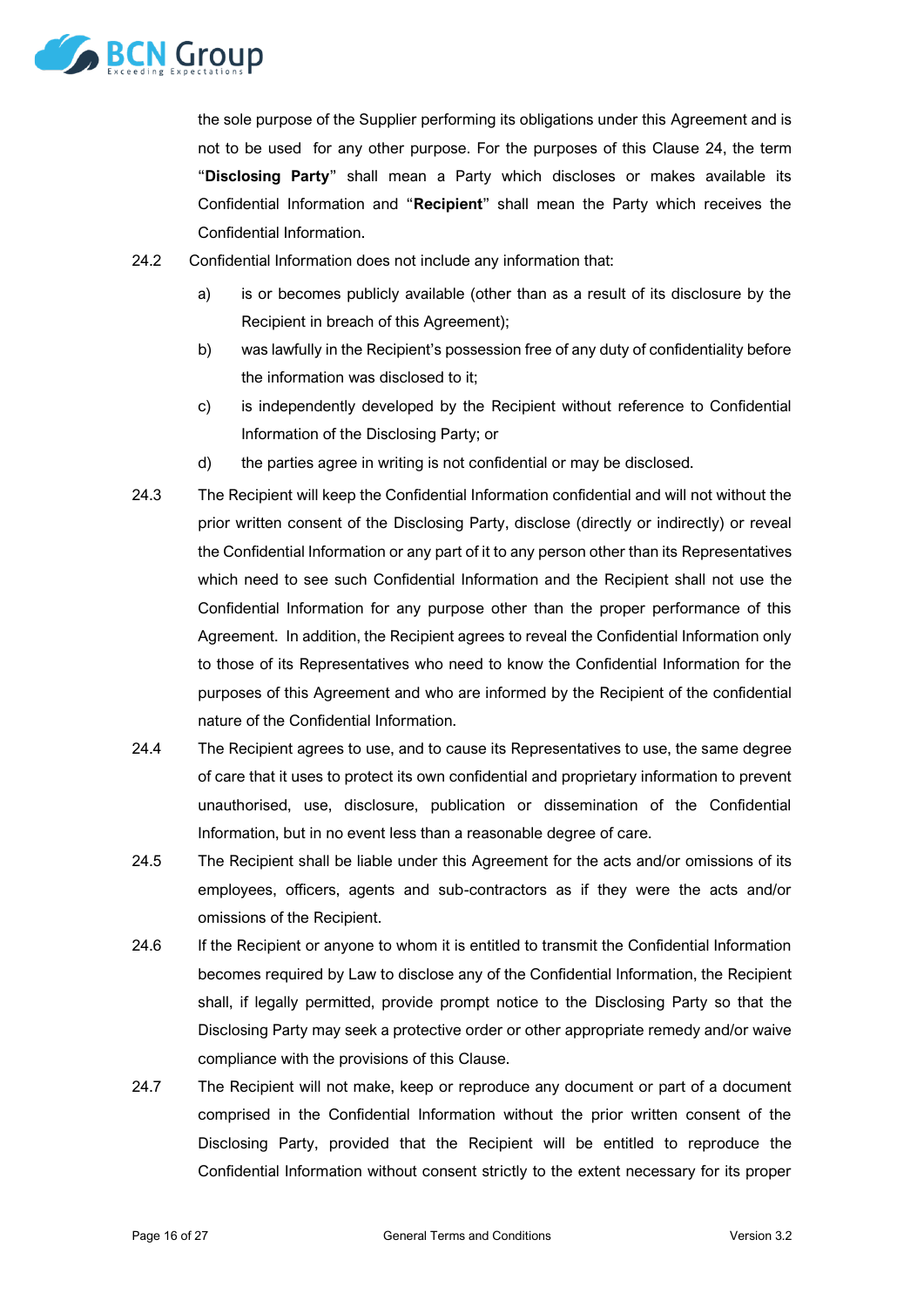

performance of this Agreement and provided it is kept securely. Further, at the request of the Disclosing Party, the Recipient will promptly return to the Disclosing Party all Confidential Information and any documents and materials containing, reflecting, or based on the Confidential Information and/or will erase on request all Confidential Information from its computer systems, except for Confidential Information stored on disaster recovery archives (or similar platforms). The Recipient will be entitled to retain copies of the Confidential Information to the extent required by Law.

- 24.8 Without the prior written consent of the Disclosing Party, neither the Recipient nor its Representatives shall disclose to any person the fact that the Confidential Information has been made available, that discussions or negotiations are taking place or have taken place concerning a transaction between the parties or any of the terms, conditions or other facts with respect to any such transaction, including the status of any such transaction.
- 24.9 The Disclosing Party reserves all rights in the Confidential Information. The Disclosing Party does not make any express or implied warranty or representation concerning the Confidential Information, or the accuracy or completeness of the Confidential Information and the Disclosing Party expressly disclaims any and all liability that may be based on the Confidential Information or any errors therein or omissions therefrom.

#### **25 INADEQUACY OF DAMAGES**

Without prejudice to any other rights or remedies the Company may have, the Supplier acknowledges and agrees that damages alone would not be an adequate remedy for any breach of the terms of this Agreement by the Supplier. Accordingly, the Company shall be entitled to the remedies of injunction, specific performance or other equitable relief for any threatened or actual breach of the terms of this Agreement.

#### **26 ASSIGNMENT**

26.1 Neither party may at any time assign, transfer, subcontract or deal in any other manner with all or any of its rights or obligations under this Agreement without the prior written consent of the other party, neither party to unreasonable withhold consent..

# **27 VARIATION**

A variation of this Agreement shall only be effective if it is in writing and signed by both parties (or their Representatives).

### <span id="page-16-0"></span>**28 NOTICES**

<span id="page-16-1"></span>28.1 Any notice or other communication given to a party under or in connection with this Agreement shall be in writing, addressed to that party at its registered office (if it is a company) or its principal place of business (in any other case) or such other address as that party may have specified to the other party in writing in accordance with this Clause,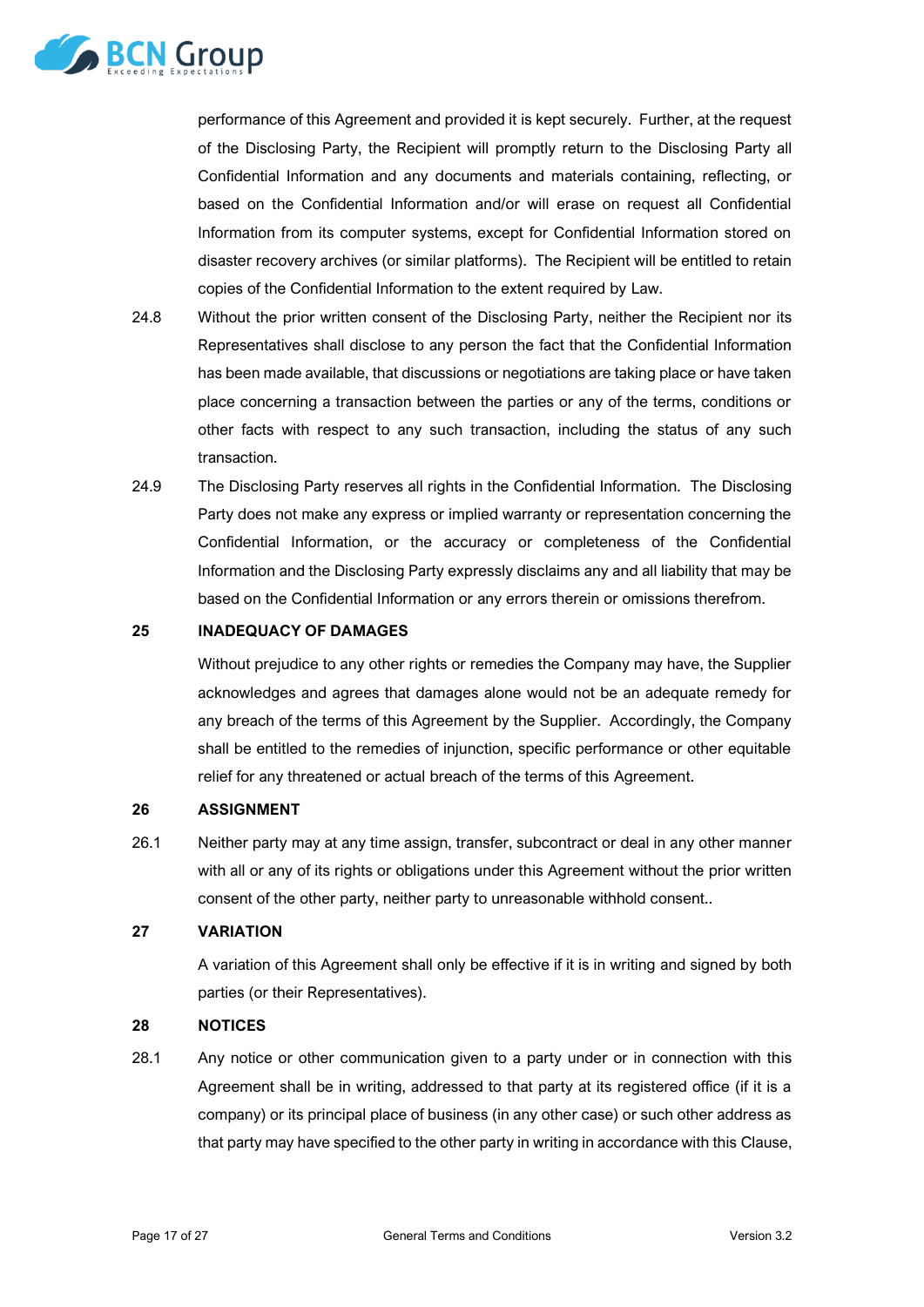

and shall be delivered personally, or sent by pre-paid first class post or other next Business Day delivery service, commercial courier.

- 28.2 A notice or other communication shall be deemed to have been received: if delivered personally, when left at the address referred to in Clause [28.1](#page-16-1) if sent by pre-paid first class post or other next Business Day delivery service, at 9.00 am on the second Business Day after posting; if delivered by commercial courier, on the date and at the time that the courier's delivery receipt is signed.
- 28.3 The provisions of this Clause shall not apply to the service of any proceedings or other documents in any legal action.

#### **29 SEVERANCE**

If any provision or part-provision of this Agreement is or becomes invalid, illegal or unenforceable, it shall be deemed modified to the minimum extent necessary to make it valid, legal and enforceable. If such modification is not possible, the relevant provision or part-provision shall be deemed deleted. Any modification to or deletion of a provision or part-provision under this Clause shall not affect the validity and enforceability of the rest of this Agreement.

#### **30 WAIVER**

A waiver of any right or remedy under this Agreement or Law is only effective if given in writing and shall not be deemed a waiver of any subsequent breach or Default. No failure or delay by a party to exercise any right or remedy provided under this Agreement or by Law shall constitute a waiver of that or any other right or remedy, nor shall it prevent or restrict the further exercise of that or any other right or remedy. No single or partial exercise of such right or remedy shall prevent or restrict the further exercise of that or any other right or remedy.

#### **31 NO PARTNERSHIP AND AGENCY**

Nothing in this Agreement is intended to, or shall be deemed to, establish any partnership or joint venture between the parties, nor constitute either party the agent of the other for any purpose. Neither party shall have authority to act as agent for, or to bind, the other party in any way.

#### **32 THIRD PARTIES**

A person who is not a party to this Agreement shall not have any rights to enforce its terms under the Contracts (Rights of Third Parties) Act 1999.

#### <span id="page-17-0"></span>**33 TUPE**

- <span id="page-17-1"></span>33.1 The parties acknowledge that TUPE is not intended to apply to the commencement of the Services (or any Services) by the Supplier.
- <span id="page-17-2"></span>33.2 Notwithstanding Clause [33.1,](#page-17-1) if there is deemed or alleged to be a relevant transfer for the purposes of TUPE upon the commencement of the Services (or any Services) under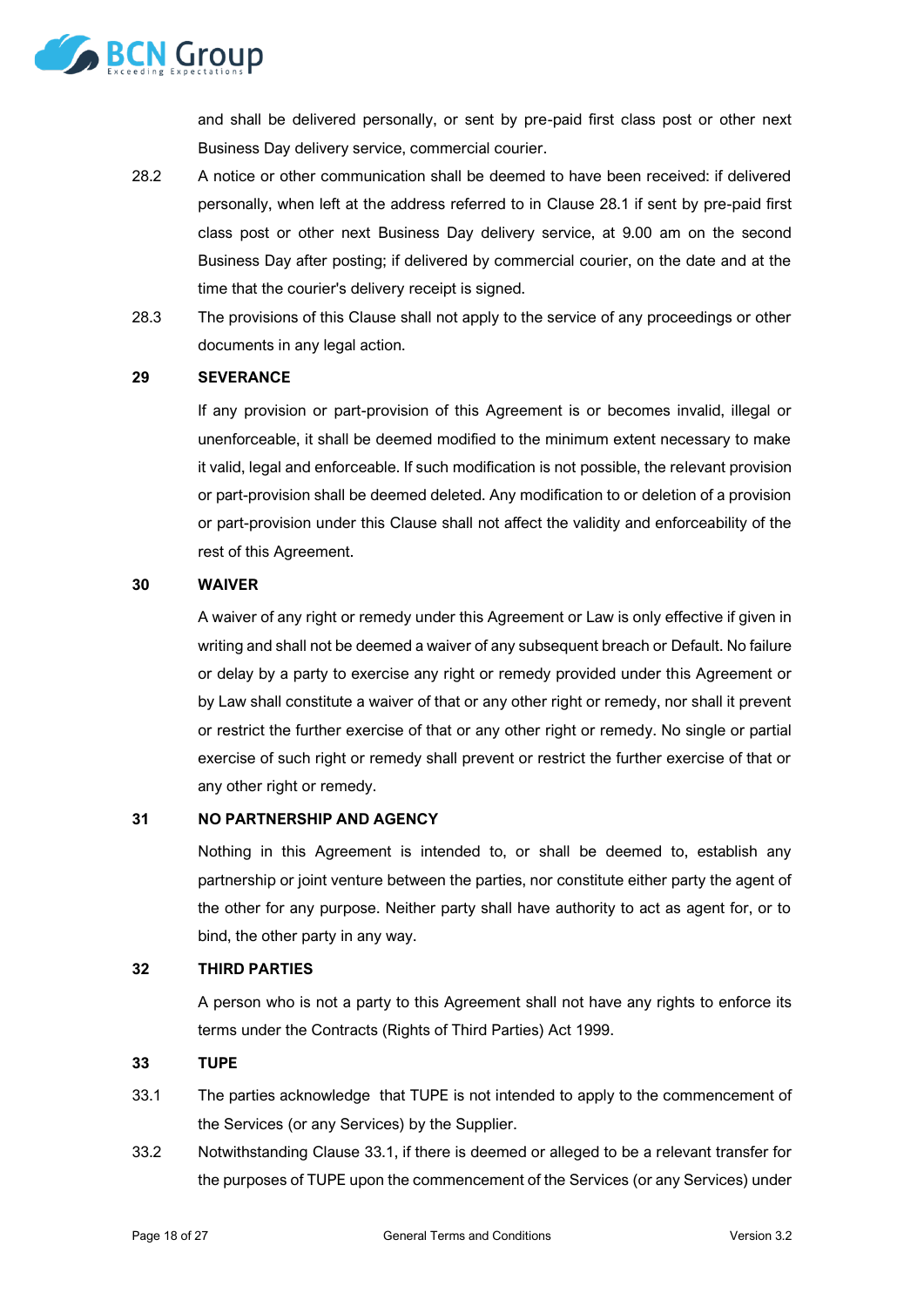

the Agreement (whether from the Company or a Group Company or a previous supplier as the case may be) such that the employment or engagement or any liability regarding the employment or engagement of any person is found or alleged to transfer to the Supplier or any Related Service Provider or Subcontractor:

- <span id="page-18-0"></span>a) The Supplier will notify the Company of the transfer or alleged transfer and thereafter may terminate, give notice to terminate or procure the termination of the employment or engagement of such person at any time within 28 days of becoming aware of the transfer or alleged transfer;
- <span id="page-18-1"></span>b) The Company shall indemnify and keep the Supplier (for itself and on behalf of any relevant Related Service Provider or Subcontractor) indemnified for and against all and any Losses and Employment Costs suffered or incurred by the Supplier (directly or through an indemnity given to a Subcontractor or Related Service Provider), Related Service Provider or Subcontractor arising out of or in connection with:
	- (i) the employment or engagement and/or termination of employment or engagement of such person in respect of any period prior to the date of the actual or alleged transfer;
	- (ii) any failure by the Company or previous supplier to comply with its obligations under Regulation 13, 14 or otherwise of TUPE;
	- (iii) the termination of such person's employment or engagement in accordance with Clause [33.2](#page-17-2) [a\);](#page-18-0) and
	- (iv) the Employment Costs in relation to such person in respect of the period from the date of such actual or alleged transfer to the date of termination of such person's employment or engagement in accordance with Clause [33.2](#page-17-2) [a\);](#page-18-0)
- c) In the event that the Supplier (or relevant Related Service Provider or Subcontractor) does not exercise its right under Clause [33.2](#page-17-2) [a\)](#page-18-0) and the actual Employment Costs relating to such person are or will be greater than those anticipated by the Supplier at the point the Charges for the relevant Services were agreed (whether as a result of the transfer of the person or relevant information not having been disclosed to the Supplier at the relevant time and/or an omission, error or change in relevant information) then there shall be a corresponding increase to the relevant Charges to ensure that the Supplier (or relevant Related Service Provider or Subcontractor) is reimbursed for the relevant Employment Costs or difference in them. The Supplier shall provide the Company with such information as the Company may reasonably request to demonstrate the difference in anticipated and actual Employment Costs for the purpose of this clause.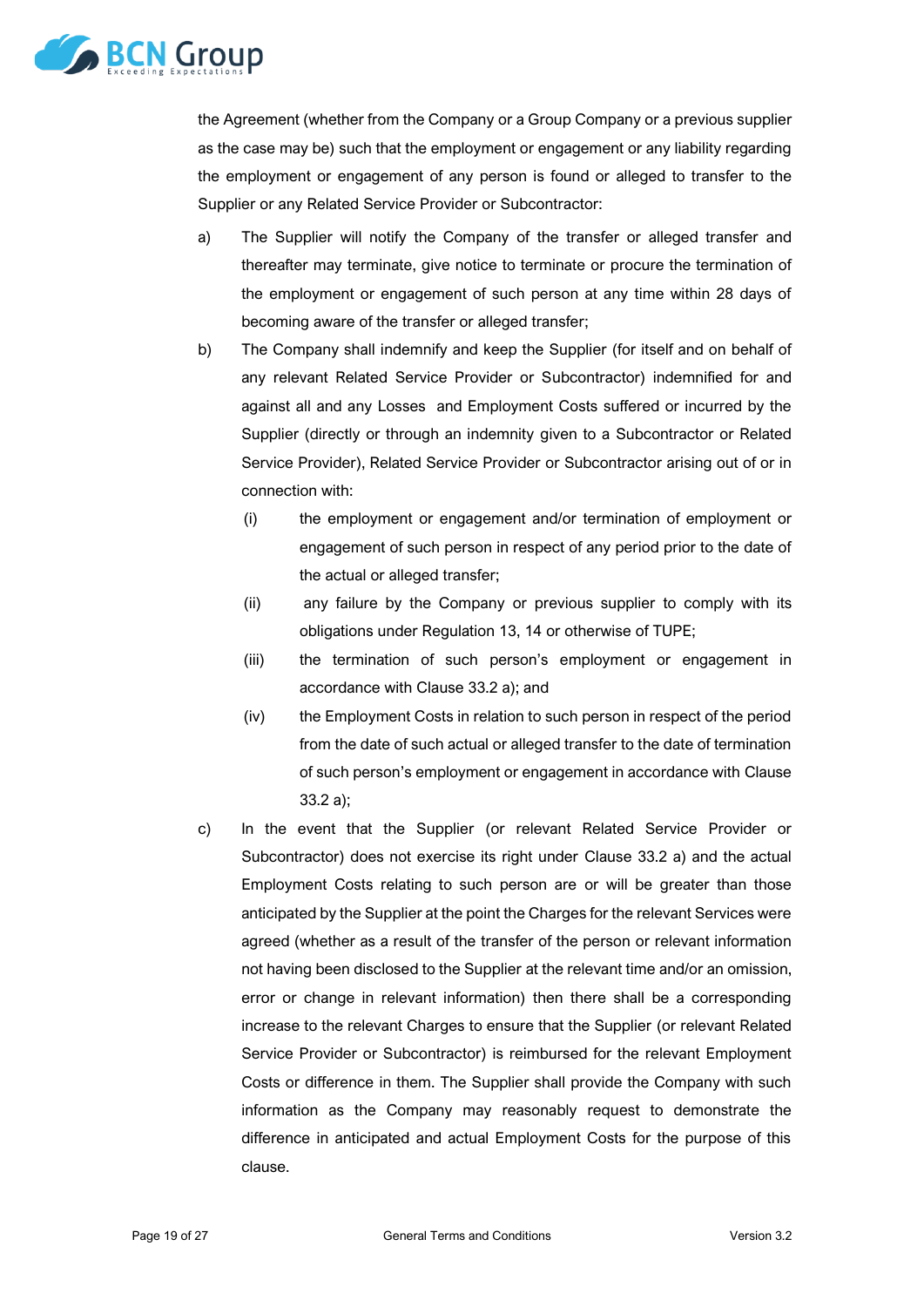

- <span id="page-19-0"></span>33.3 Where TUPE applies (or will apply) on termination or expiry of this Agreement, the Services (or any of the Services) to transfer the employment or any liability regarding the employment of any person employed by the Supplier, Related Service Provider or Subcontractor in connection with the relevant Services prior to the date of the relevant transfer ("**Transferring Supplier Personnel**"):
	- a) The Supplier shall (and shall procure that any relevant Related Service Provider or Subcontractor shall) comply with its obligations under Regulation 11 of TUPE in respect of the provision of information regarding Transferring Supplier Personnel;
	- b) The Supplier shall indemnify and keep indemnified the Company for and against all and any Losses suffered or incurred by the Company (directly or through an indemnity given in like terms to a new supplier) arising out of or in connection with:
		- (i) subject to Clause [33.2b\)](#page-18-1) above and [33.3](#page-19-0)[c\)\(iii\)](#page-19-1) below, the employment and/or termination of employment of any Transferring Supplier Personnel by the Supplier, Related Service Provider and/or Subcontractor in respect of the period up to the relevant transfer; and
		- (ii) any failure by the Supplier, Related Service Provider or Subcontractor to comply with its obligations under Regulations 13 and 14 of TUPE in respect of any Transferring Supplier Personnel.
	- c) The Company shall indemnify and keep the Supplier (for itself and on behalf of any relevant Related Service Provider or Subcontractor) indemnified for and against all and any Losses suffered or incurred by the Supplier (directly or through an indemnity given to a Subcontractor or Related Service Provider), Related Service Provider or Subcontractor arising out of or in connection with:
		- (i) any failure by the Company or new supplier to comply with its obligations under TUPE including under Regulation 13(4) of TUPE;
		- (ii) the employment and/or termination of employment of any Transferring Supplier Personnel by the Company or new supplier in respect of any period on or after the relevant transfer;
		- (iii) any claim for constructive dismissal and/or under Regulation 4(9) and/or 4(11) of TUPE by any Transferring Supplier Personnel or any person who would be a member of the Transferring Supplier Personnel but for an objection to transferring under Regulation 4(7) of TUPE in any case as a result of any actual or anticipatory breach of contract or detrimental change to working conditions in relation to such person by the Company or new supplier.

#### <span id="page-19-1"></span>**34 NON-SOLICITATION**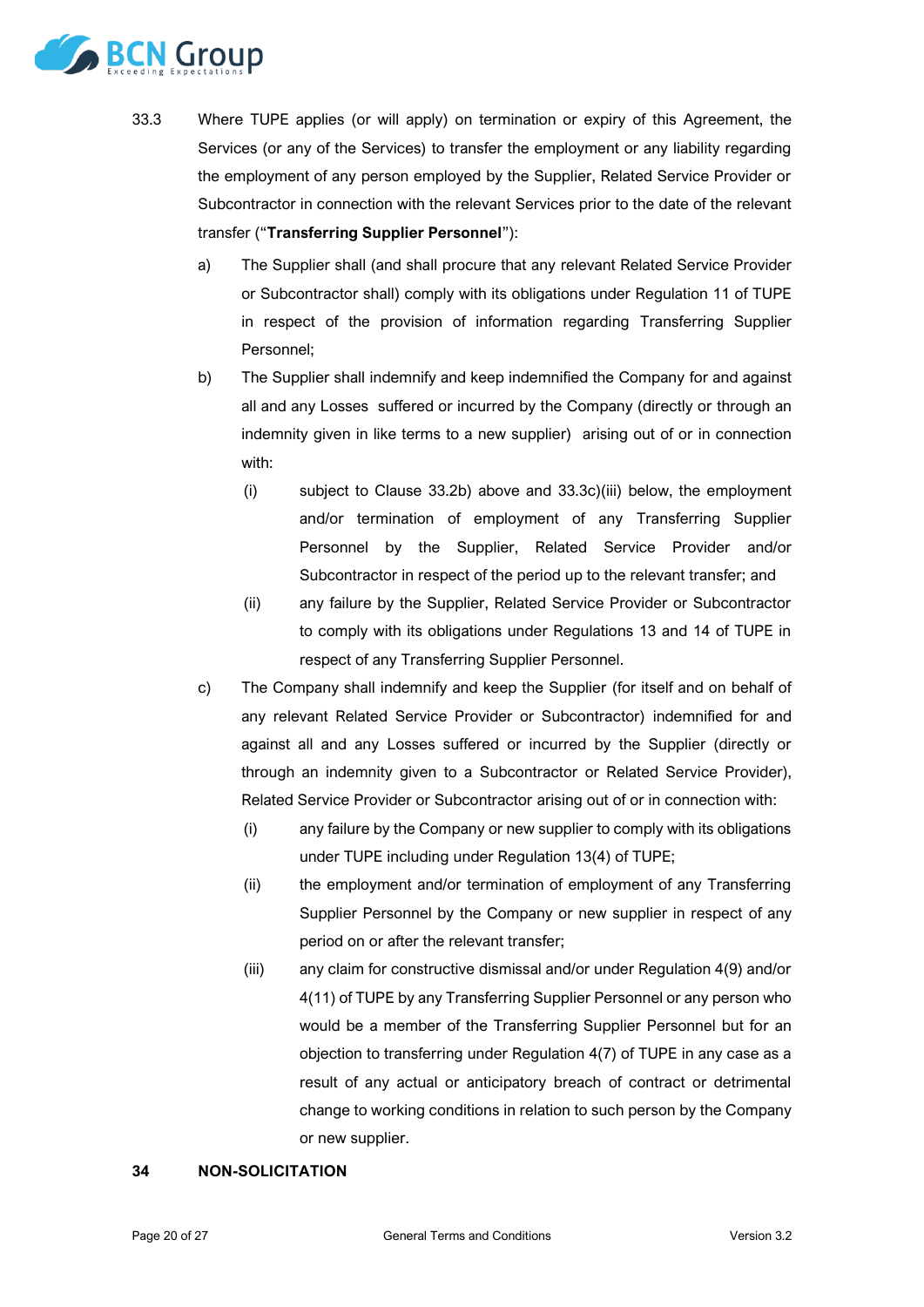

For the term of this Agreement and for the period of 12 months thereafter, without the prior written consent of the other party, neither party, or its affiliates, shall either directly or indirectly solicit or entice away, or seek or attempt to entice away, from the employment of the other party any person employed, or any person who has been so employed in the preceding 6 months, by such other party in the provision or receipt of the Services.

#### **35 COUNTERPARTS**

This Agreement may be executed in any number of counterparts, each of which when executed and delivered shall constitute a duplicate original, but all the counterparts shall together constitute one Agreement.

### **36 GOVERNING LAW AND JURISDICTION**

This Agreement, and any Dispute or claim arising out of or in connection with it or its subject matter or formation (including non-contractual disputes or claims) shall be governed by and construed at all times in accordance with the laws of England and the parties submit to the exclusive jurisdiction of the courts of England.

#### **37 MODERN SLAVERY**

The Supplier shall comply with all applicable anti-slavery and human trafficking laws, statutes, regulations from time to time in force including but not limited to the Modern Slavery Act 2015, and have and maintain throughout the term of this Agreement its own policies and procedures to ensure its compliance.

### **38 ANTI-FACILITATION OF TAX EVASION**

The Supplier will not knowingly engage in any activity or conduct which would constitute or facilitate tax evasion (or any offence) whether in the UK or in any other jurisdictions, under the Criminal Finances Act 2017, and have and maintain in place throughout the term of this Agreement such policies and procedures as are both reasonable to prevent the facilitation of tax evasion by another person (including without limitation employees of the Supplier) and to ensure compliance with this Clause 38.

# **39 ANTI-BRIBERY AND ANTI-CORRUPTION**

The Supplier shall comply with all applicable laws, statutes, regulations relating to antibribery and anti-corruption including but not limited to the Bribery Act 2010 ("Relevant Requirements"), and have and maintain throughout the term of this Agreement its own policies and procedures to ensure compliance with the Relevant Requirements.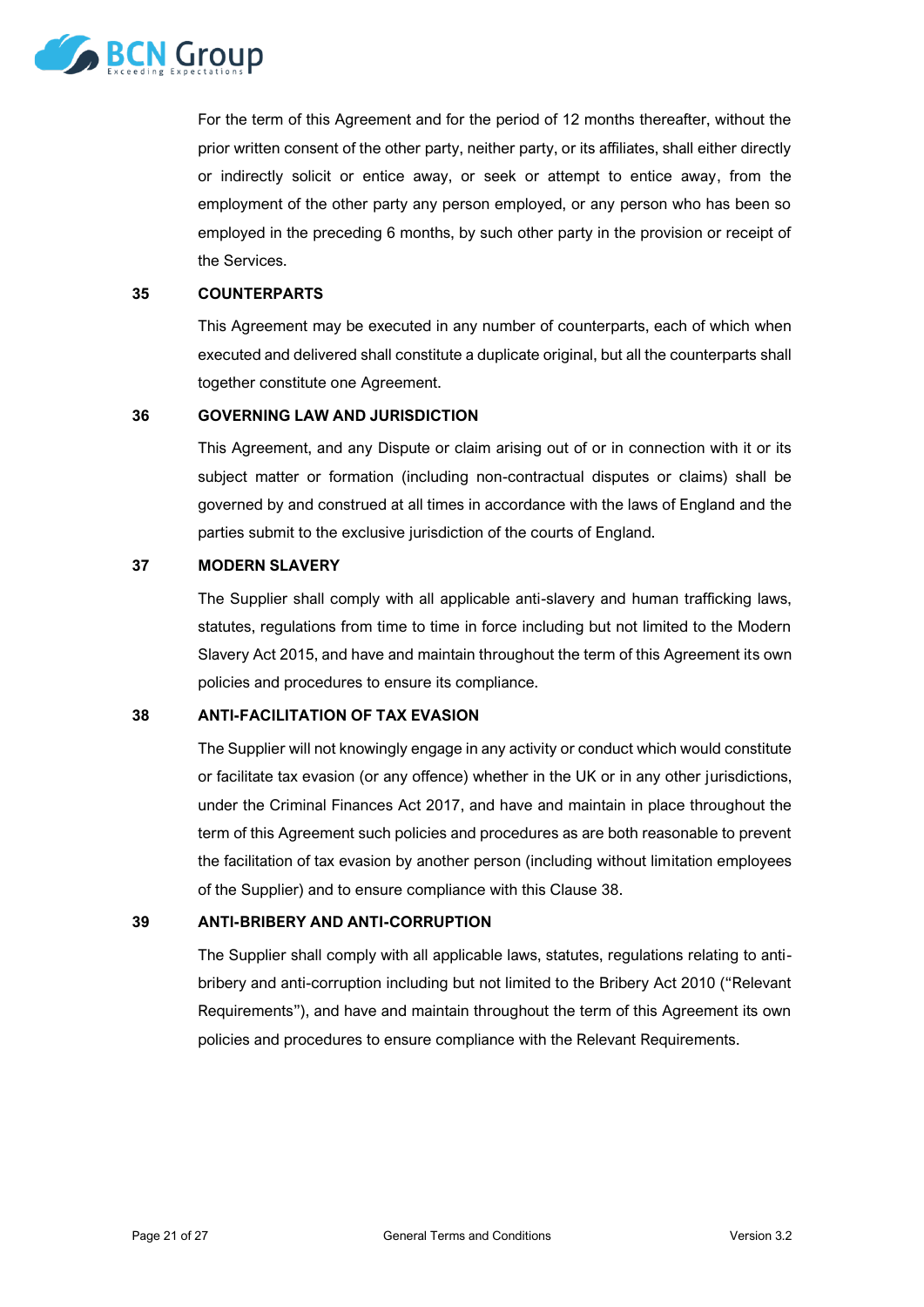

#### **SCHEDULE 1 - DEFINITIONS**

In this Agreement, the following definitions have the following meanings:

**Acceptance Criteria** has the meaning set out in Clause [11.2;](#page-6-2)

**Acceptance Tests** means the acceptance tests (if any) set out in a Statement of Work to test that the Deliverables operate in accordance with the requirements of the Application Specification, agreed configuration, Services description or any other requirement as specified in the relevant Statement of Work;

**Agreement** means the contract between the Supplier and the Company which consists of these general terms and conditions, the relevant Service Schedule, the relevant Statement of Work, the Order, the Service Operating Manual and any other documents expressly incorporated by reference;

**Agreement Year** means the period of 12 months from the Effective Date and each period of 12 months thereafter;

**Application Specification** means the specification of the Supplier Application as set out in the Statement of Work;

**Authorised Users** means those employees, agents and independent contractors of the Company who are authorised by the Company to use the Supplier Application and Documentation and other Services;

**Auditor** means any of the following who is exercising a party's rights under Clause [10:](#page-5-2) (a) the Company or the Supplier (as applicable); (b) a Regulatory Authority which has responsibility for the regulation or governance of any of the activities of the Company or any other Group Company or the Supplier or any other member of the Supplier Group; and (c) the agents and Representatives of the Company or the Supplier or such Regulatory Authority;

**Business Critical Service Failure** means a failure as defined in the relevant service schedule;

**Business Day** means any day other than a Saturday, Sunday or a day that is a public or bank holiday in England;

**Charges** means the charges for the Services included within the Order and/or any Statement of Work, excluding any Expenses incurred by the Supplier;

**Company Data** means all data relating to the Group Company or the customers of any of them which is processed, stored, generated, or capable of access by, or which otherwise comes into the possession of the Supplier, any Subcontractor or any Supplier Personnel including Company Personal Data;

**Company Dependency** means the obligations of the Company on which the Supplier is dependent to be able to fulfil its obligations under this Agreement as set out in Clause [7.2](#page-3-0) and including the Company Dependencies specifically detailed in any Order, Statement of Work and/or Service Schedule;

**Company Material** means all materials, equipment and tools, drawings, specifications and Company Data supplied by the Company to the Supplier;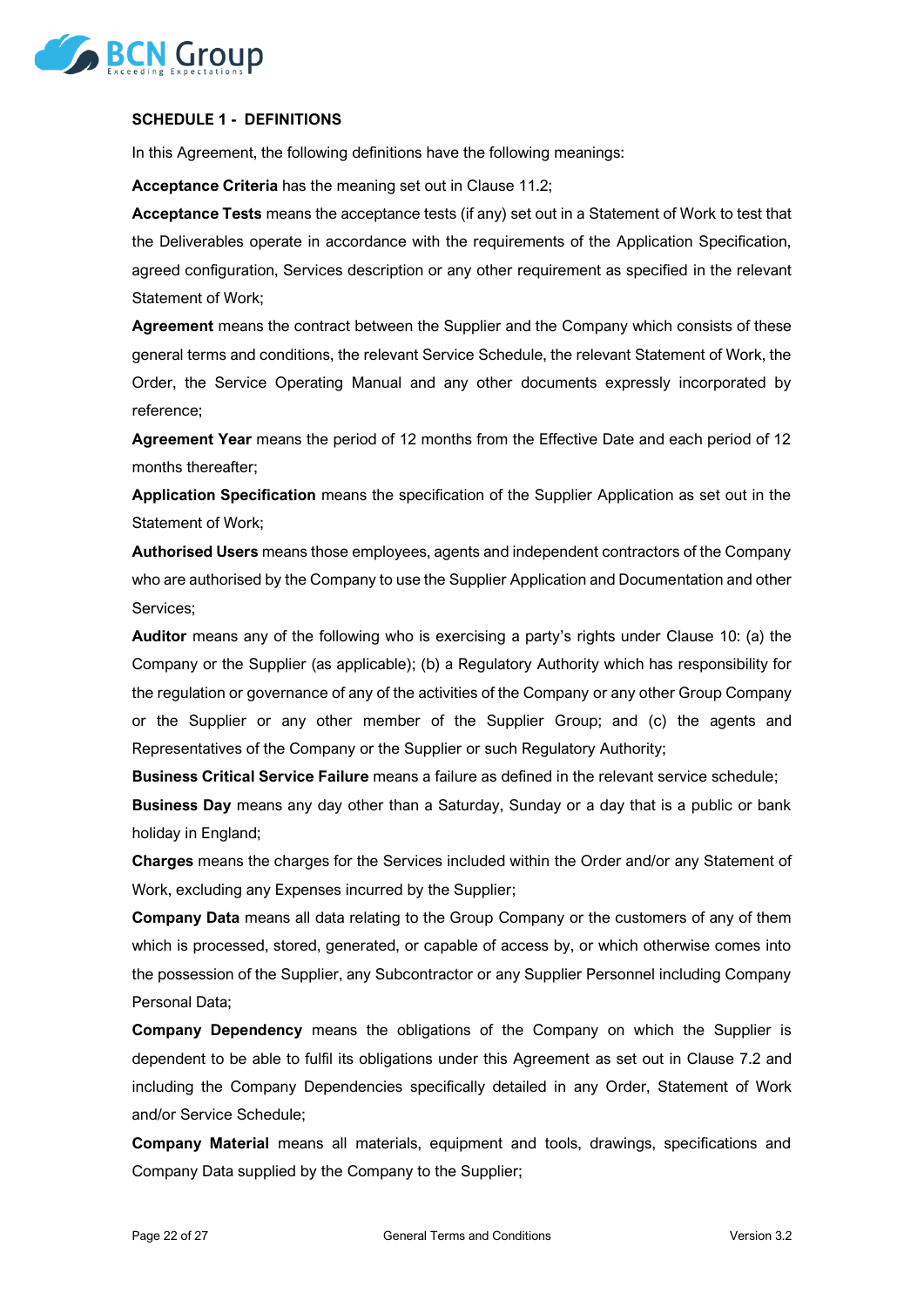

**Company Personal Data** means Personal Data relating to employees, directors or customers of a Group Company and any other Personal Data for which the Group Company is a Data Controller; **Confidential Information** means all information of a confidential or proprietary nature relating to the business, prospects or activities of the party in question which is given to, generated by, or otherwise comes into the possession of the other party in the course of the negotiation or performance of this Agreement or any Statement of Work;

**Controller** has the meaning set out in the Data Protection Laws;

**Data Protection Laws** means the EU General Data Protection Regulation (EU) 2016/679 as transposed into United Kingdom national law by operation of section 3 of the European Union (Withdrawal) Act 2018 and as amended by the Data Protection, Privacy and Electronic Communications (Amendments etc.) (EU Exit) Regulations 2019 ("**UK GDPR**") the Data Protection Act 2018 and all other laws relating to data protection and privacy to the extent applicable to the Services;

**Data Subject** has the meaning set out in the Data Protection Laws;

**Default** means a breach of any term of this Agreement or any tortious act or statement, breach of statutory duty, or misrepresentation that gives rise to liability under any Laws;

**Deliverable** means a document, plan, program or other product which is included in the Services or the Supplier is obliged to provide to the Company in the course of providing Services and/or the Supplier Application including the Developed Software and includes all drafts and working papers created for the purpose of producing the same;

**Developed Software** means any bespoke software to be developed specifically for the Company pursuant to any Statement of Work;

**Dispute** means any dispute, difference or question of interpretation arising out of or in connection with this Agreement, including any dispute, difference or question of interpretation relating to the Services;

**Documentation** means the operating manuals, user instruction manuals, technical literature, specifications and other documentation relating to the Supplier Application;

**Employment Costs** means all costs associated with employment (including worker status) including all wages, taxes, national insurance, pension contributions, benefits, holiday and other paid leave entitlements, incentives and other costs related to the same;

**Effective Date** means the date on which the Order is signed by the Company;

**Equipment** means all network, dedicated server, hardware, devices, managed router, firewall devices, software managed devices, loader balances, VPN whether being used by the Supplier to provide the Services, or by the Company to receive them;

**Expiry Date** means the date this Agreement expires in accordance with Clause [3.2;](#page-2-1)

**Expenses** means any travel and accommodation costs incurred by the Supplier in delivering any non-recurring Services where the delivery location is more than 25 miles from the Suppliers service location;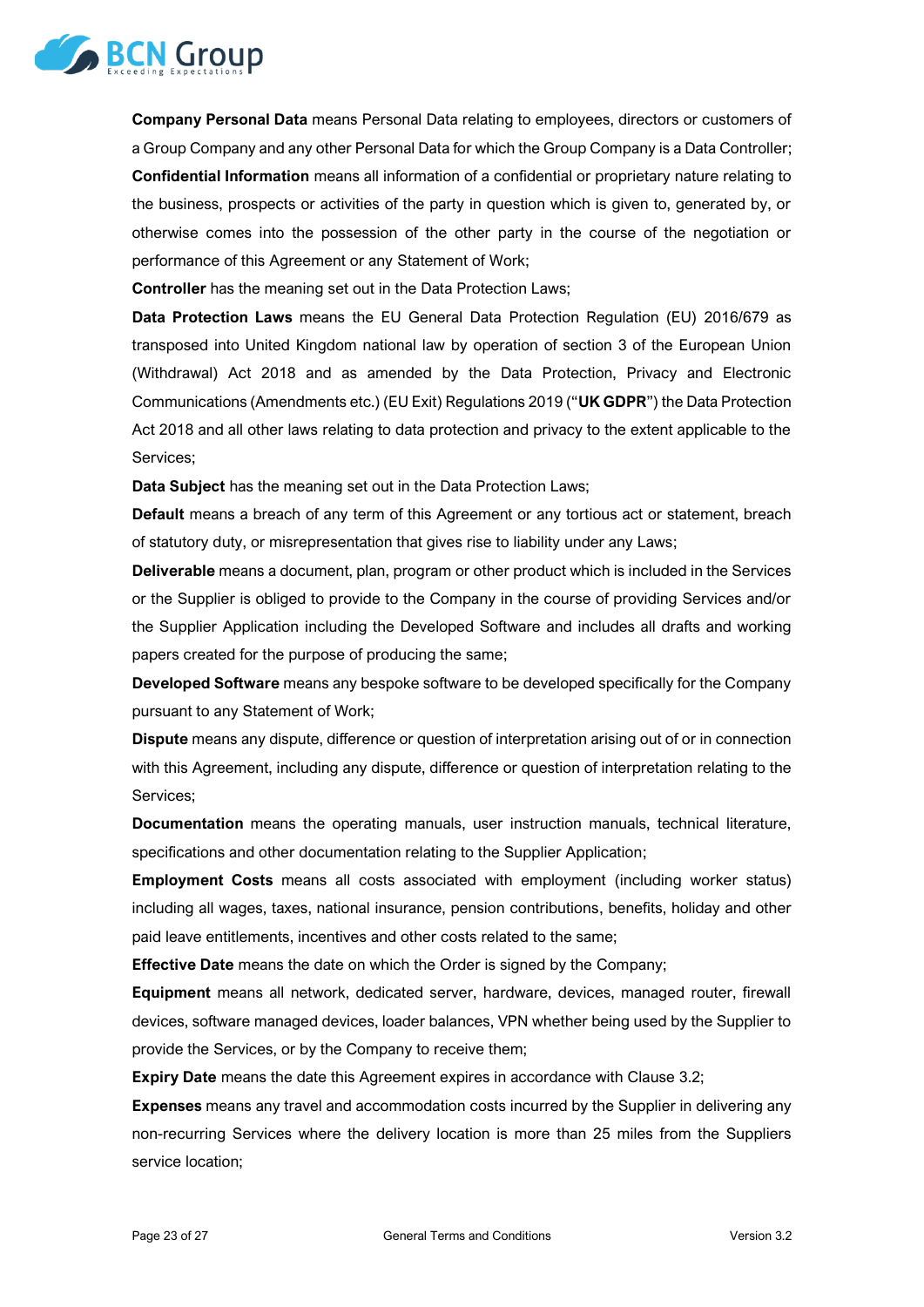

**Force Majeure Event** means circumstances beyond the Supplier's reasonable control including any act of God; governmental actions; war or national emergency; acts of threat of terrorism; protests; riot; civil commotion; fire; explosion; flood; epidemic or pandemic; lock-outs, strikes or other labour disputes (whether or not relating to either party's workforce); restraints or delays affecting carriers; inability or delay in obtaining supplies of adequate or suitable materials; inability to access premises; breakdown or failure of technology or machinery; changes in Law which result in the provision of Services as set out in this Agreement being or becoming illegal; theft or malicious damage to the Supplier's property (whether physical or intangible); and/or failure of a utility service or transport or telecommunications network;

**Good Industry Practice** means the exercise of the degree of skill, diligence, prudence and foresight that one would reasonably and ordinarily expect from a person skilled and experienced in the practice or activity in question;

**Group Company** includes the Company and each undertaking that is, at the time in question and from time to time, a parent undertaking, or subsidiary undertaking of a parent undertaking or the Company (the terms parent undertaking and subsidiary undertaking being interpreted in accordance with section 1162 of the Companies Act 2006);

**Initial Term** has the meaning set out in Clause [3.1;](#page-1-0)

**Initial Term Start Date** means the earlier date of the last service to be made live from the Order or 2 months after the first service from the Order is made live;

**Insolvency Event** means an event where: (a) a person is unable or admits its inability to pay its debts (within the meaning of sections 123, 267 or 268, as applicable, of Insolvency Act 1986); (b) a person suspends or threatens to suspend payment of its debts; (c) any steps are taken with a view to any compromise, composition or arrangement by or in relation to that party with its creditors or any of them, or its members or any of them in relation to its debts or for the purpose of eliminating, reducing, preventing or mitigating the effect of any financial difficulties of that party, or such compromise, composition or arrangement is approved, agreed or sanctioned (save for the sole purpose of a solvent reconstruction or amalgamation); (d) any steps are taken with a view to the general re-scheduling or reconfigurement of all or any of the party's debts; (e) any steps are taken with a view to the obtaining of any moratorium; (f) any steps are taken with a view to the appointment of an administrator, administrative receiver, receiver or liquidator over any (or any part thereof) of its assets, undertaking or income or such an administrator, administrative receiver, receiver or liquidator is appointed; (g) any steps are taken towards a party's winding-up or bankruptcy as applicable (save, in the case of a company, a solvent liquidation for the sole purpose of effecting a reconstruction or amalgamation) or is subject to a petition issued by any court for its winding-up or bankruptcy (as applicable) that is not withdrawn upon the party's application; (h) being a company, is the subject of a notice to strike off the register at Companies House; (i) has any distraint, execution or other process levied or enforced on any of its property; or (j) any event or step analogous to the event or steps set out in (a) to (i) inclusive of this definition occurs in any jurisdiction;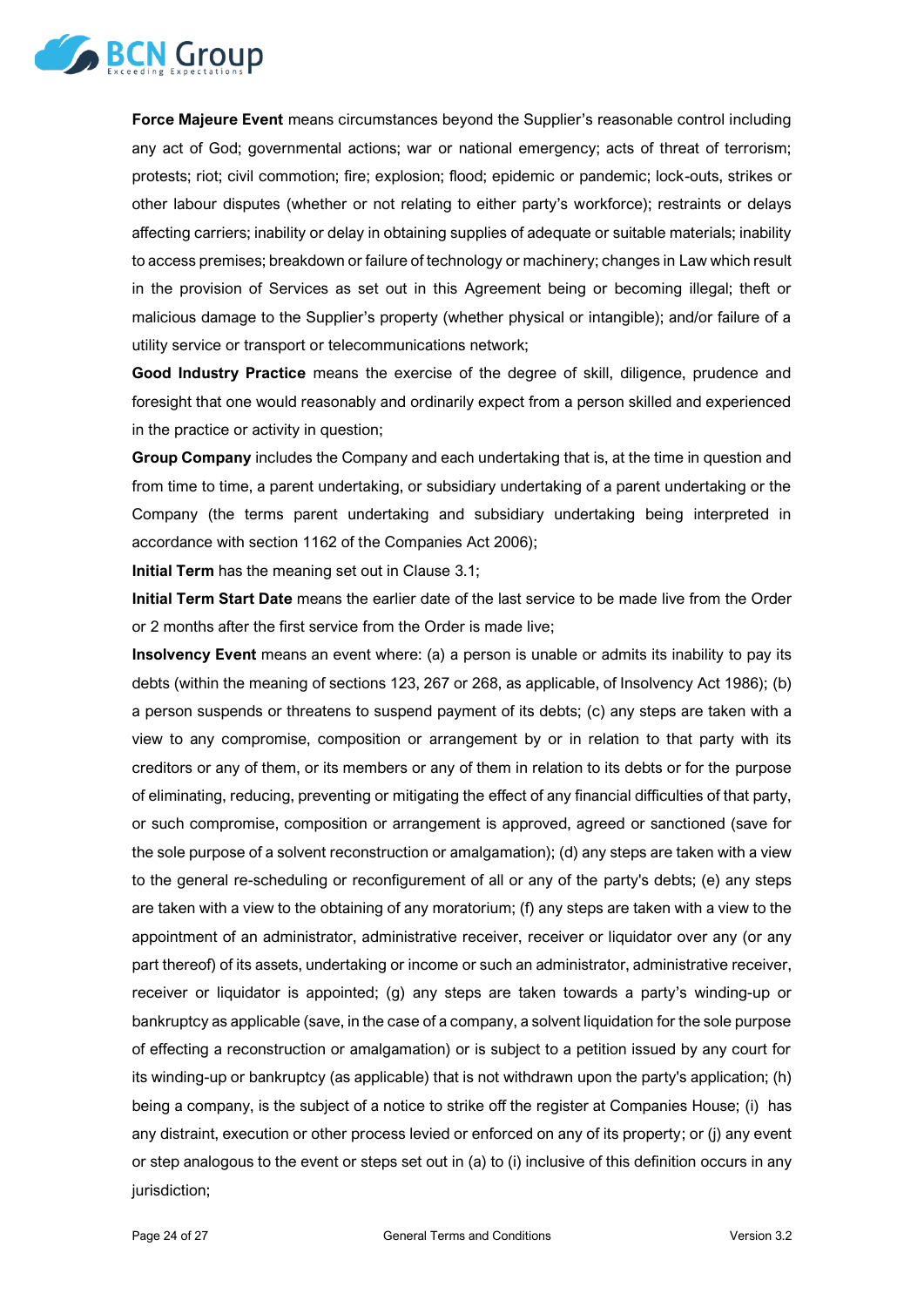

**Intellectual Property Rights** means any and all intellectual property rights including patents, trademarks, design rights, copyright (including in the object code and source code, in drawings, plans, specifications, designs and computer software and including all ideas, concepts, themes, characters, stories and places contained in or forming part of any copyrightable work) rights in the databases, domain names, topography rights, know-how, look and feel, rights in confidential information and all similar rights (whether or not registered or capable of registration and whether subsisting in the United Kingdom or any other part of the world) together with the right to apply for registration of and/or register such rights and any and all goodwill relating or attached thereto and all extensions and renewals thereof;

**Laws** means: (a) all laws (including the common law); (b) all regulations, policies and codes of conduct which are legally-binding; or (c) directions of a Regulatory Authority with which the Company and the other Group Companies are reasonably required to comply and which, in each case, are applicable to the business of the Company and the other Group Companies or to any activities of the parties undertaken pursuant or in relation to this Agreement;

**Losses** means losses, liabilities, damages, wasted expenditure, costs and expenses (including legal fees on a solicitor/own client basis and all other costs related to the investigation, prosecution or defence of legal claims);

**Milestone** means any act, event or achievement which is specified to be a milestone in a Statement of Work or Project Plan;

**Order** means an order form which sets out the Charges for the Services which will be processed by the Company through the Supplier's online ordering system;

**Personal Data** means personal data (as defined in the Data Protection Laws) to which the Supplier may (by or on behalf of the Company) be granted access, during the course of the provision of the Services;

**Personal Data Breach** has the meaning set out in the Data Protection Laws;

**Process** has the meaning set out in the Data Protection Laws and references to **Processing** shall be construed accordingly;

**Processor** has the meaning set out in the Data Protection Laws;

**Project Plan** means any project plan which is set out in a Statement of Work or which is required to be prepared and agreed in accordance with a Statement of Work;

**Regulatory Authority** means all governmental, statutory or regulatory bodies and any other competent authorities in any jurisdiction having responsibility for the regulation or governance of any of the activities of the Company or the Supplier;

**Related Service Provider** means the Supplier's partners, affiliates and other third parties that provide equipment, software or services in connection with this Agreement;

**Renewal Term** has the meaning set out in Clause [3.1;](#page-1-0)

**Renewal Term Start Date** means the earlier date of the last Service being renewed to be made live from the Order or 2 months after the first Service being renewed from the Order is made live;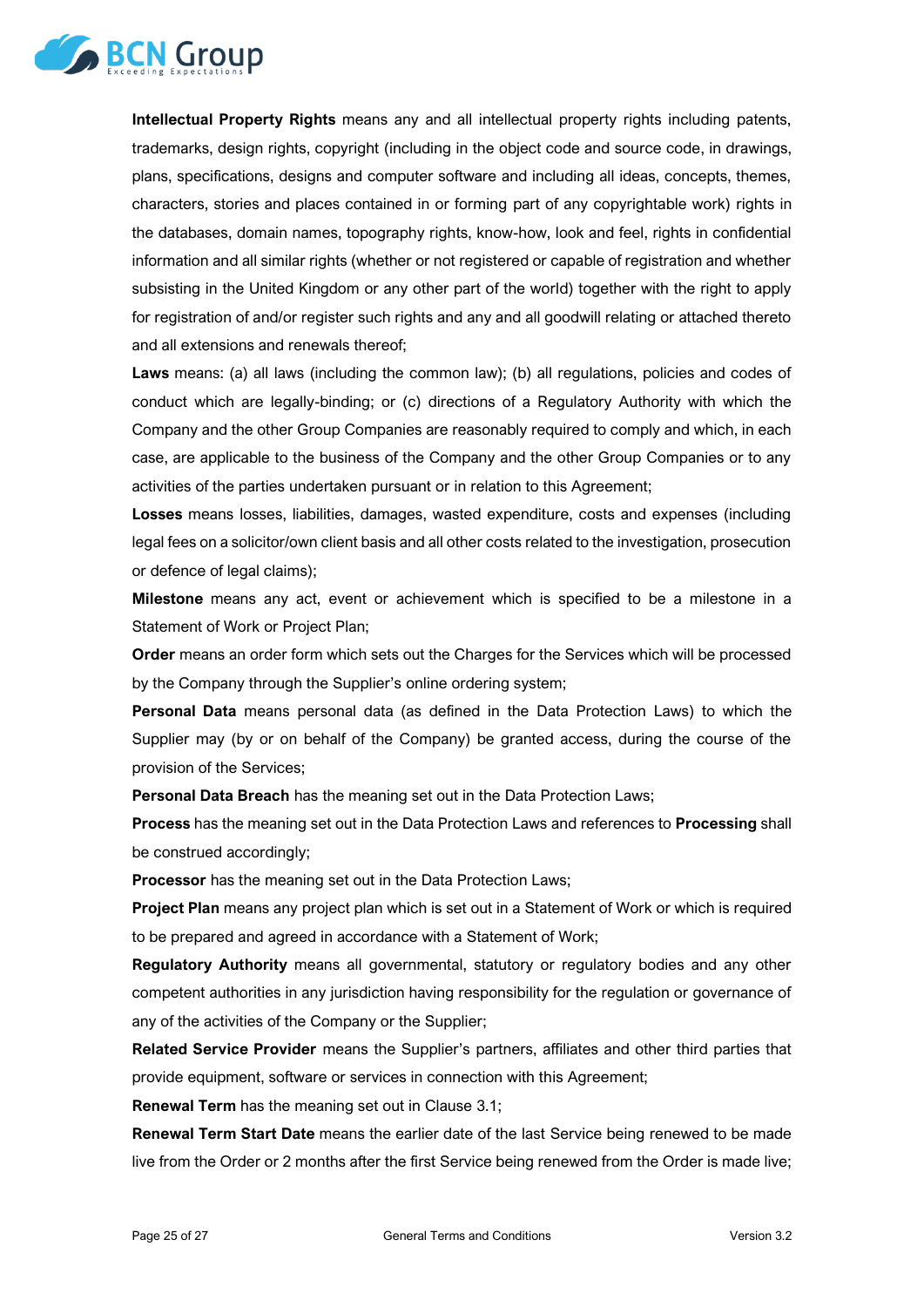

**Representative** means, in relation to a party, the person appointed to such position to manage the day to day relationship between the parties;

**Service Level** means each of the minimum performance standards set out in in a Statement of Work;

**Service Live Date** means the first date the Services have been delivered to the Company in accordance with the requirements of this Agreement and have become available for use by the Company;

**Service Operating Manual** means the reference document which describes the mode of operation and support for the Services, including service level agreements, processes and standards;

**Service Schedule** means the Service specific schedule applicable to each relevant Service;

**Services** means the services which the Supplier is to carry out for the Company under this Agreement as described in the Service Schedule and/or a Statement of Work (including those professional services such as implementation, hosting and maintenance, training, consulting etc.) and/or the Service Operating Manual which are included within, or required for the performance of, a Statement of Work and which shall be fully described in the Statement of Work;

**Source Code** has the meaning set out in Clause [21.6a\);](#page-12-0)

**Statement of Work** means an order for the purchase of Services agreed in accordance with the provisions of Clause [2](#page-1-1) specifying, among other things, the Services, Supplier Application, Deliverables, Statement of Work Commencement Date, the applicable Charges, the billing period and the other matters identified in the Statement of Work;

**Statement of Work Commencement Date** means the date for commencement of the Services specified in a Statement of Work;

**Subcontractor** means any subcontractor or supplier (including any other member of the Supplier Group) engaged by the Supplier in connection with this Agreement or the provision of any of the Services;

**Supplier Application** means the software (and all related Deliverables) described or referred to in a Statement of Work to which the Company is to be given access on the terms of that Statement of Work;

**Supplier Group** means each undertaking that is, at the time in question and from time to time, a parent undertaking, or subsidiary undertaking of a parent undertaking or the Supplier (the terms parent undertaking and subsidiary undertaking being interpreted in accordance with section 1162 of the Companies Act 2006);

**Supplier Personnel** means: (a) any individual employed or engaged by the Supplier; and (b) the Subcontractor and any individual employed or engaged by the Subcontractor in connection with this Agreement or the provision of any of the Services;

**Supplier Premises** means premises from which the Supplier, any Subcontractor or any Supplier Personnel provide any part of the Supplier Application and/or Services or in which books and records relating to the Services or this Agreement are stored;